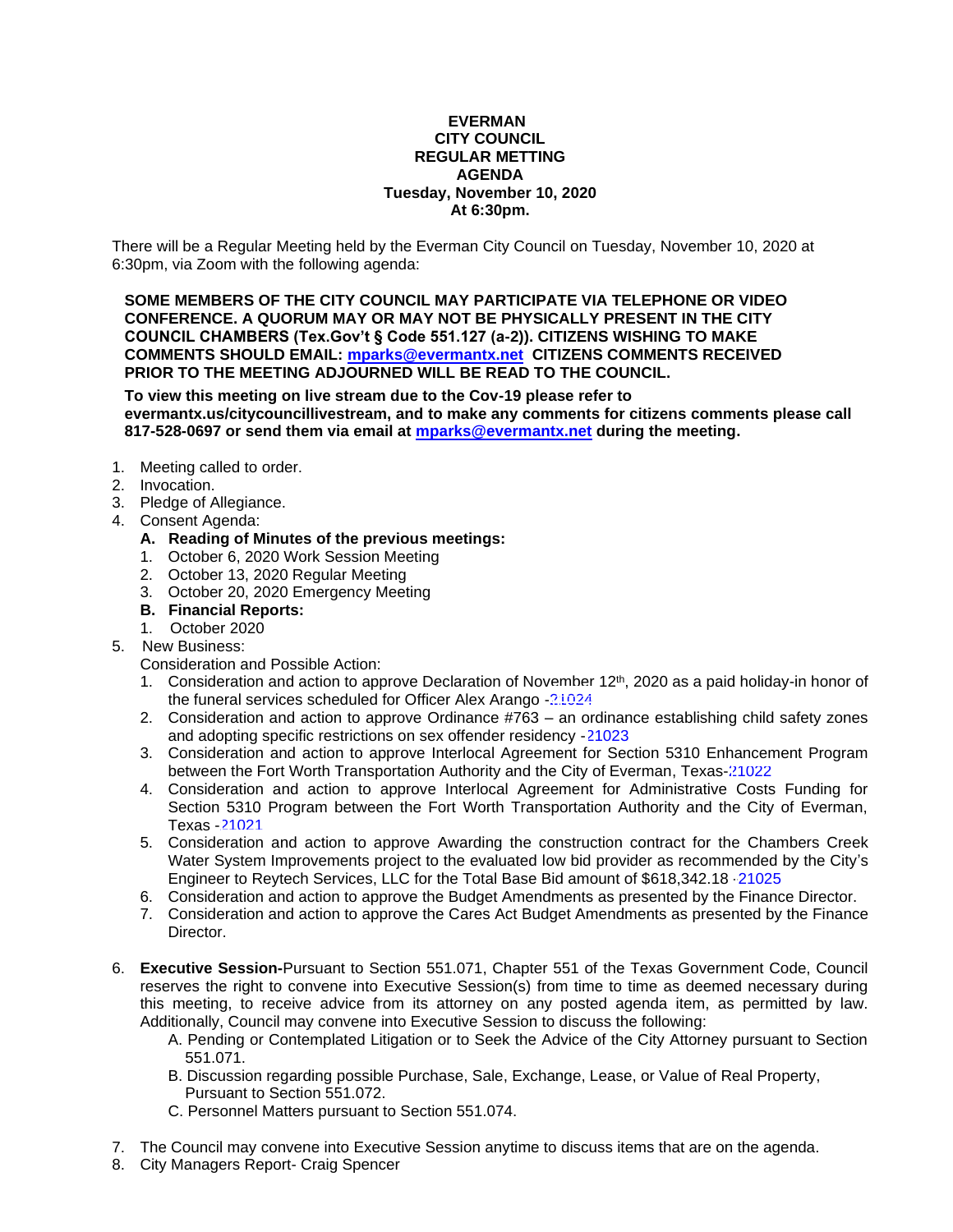- 9. Mayor's Report: Mayor Ray Richardson
- 10. Citizen's comments.
- 11. Adjourn.

*I hereby certify that this agenda was posted on the City of Everman bulletin board at or before 5:00 p.m. on Friday November 6, 2020.*

 $\sim$ 

Mindi Parks City Secretary

*City Hall is wheelchair accessible. Parking spaces for disabled citizens are available. Requests for sign interpretative services must be made 48 hours prior to the meeting. To make arrangements, call 817.293.0525 or TDD 1.800.RELAY TX, 1.800.735.2989.*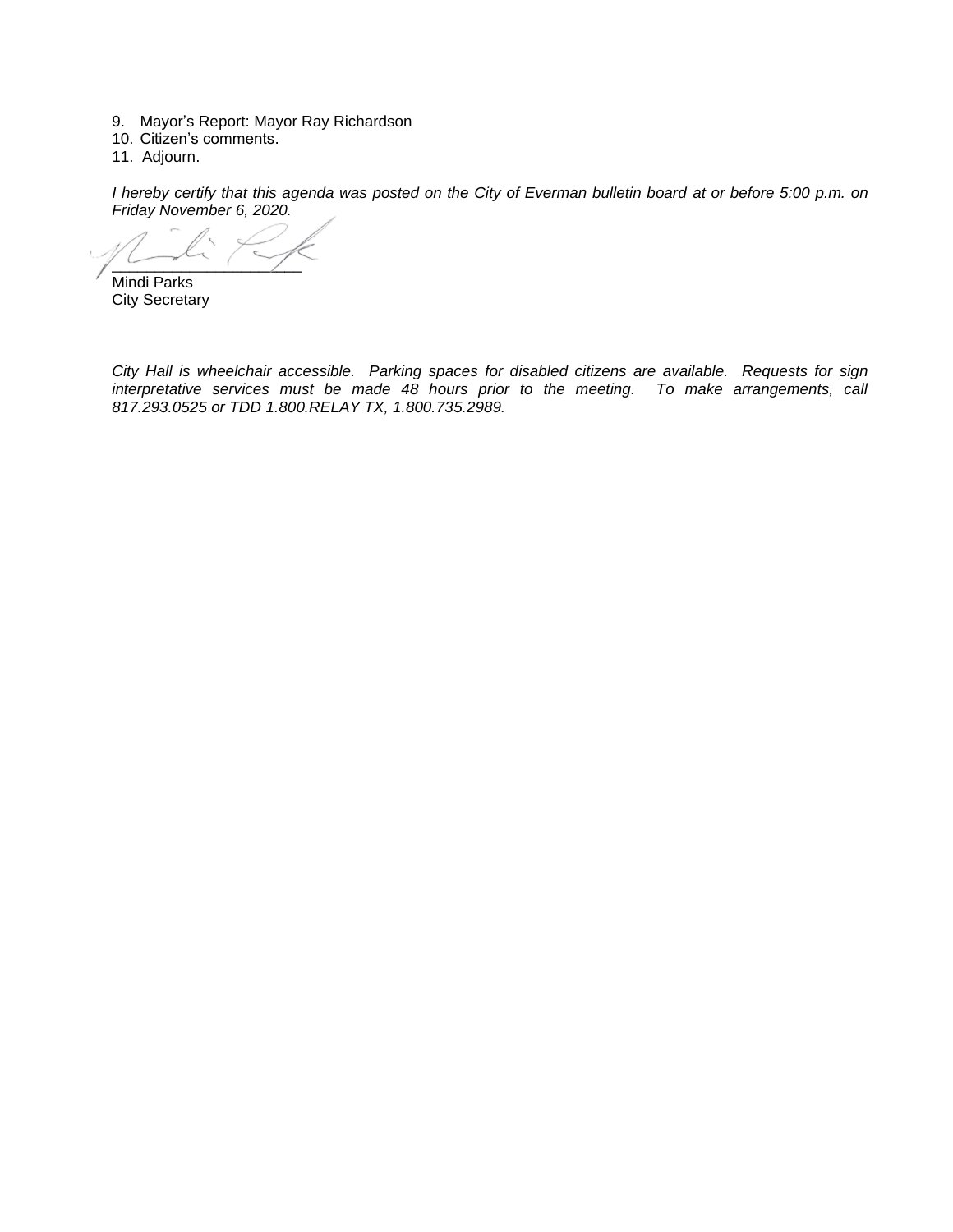#### **EVERMAN CITY COUNCIL WORK SESSION MINUTES Tuesday, October 6, 2020 6:30 P.M.**

There will be a Work Session held by the Everman City Council on Tuesday, October 6, 2020 at 6:30 p.m. via remote access with Zoom with the following agenda:

SOME MEMBERS OF THE CITY COUNCIL MAY PARTICIPATE VIA TELEPHONE OR VIDEO CONFERENCE. A QUORUM MAY OR MAY NOT BE PHYSICALLY PRESENT IN THE CITY COUNCIL CHAMBERS (Tex.Gov't § Code 551.127 (a-2)). CITIZENS WISHING TO MAKE COMMENTS SHOULD EMAIL: [mparks@evermantx.net](mailto:mparks@evermantx.net) CITIZENS COMMENTS RECEIVED PRIOR TO THE MEETING ADJOURNED WILL BE READ TO THE COUNCIL.

To view this meeting on live stream due to the Cov-19 please refer to evermantx.us/citycouncillivestream, and to make any comments for citizens comments or the Public Hearing please call 817-203-3239 or send them via email at [mparks@evermantx.net](mailto:mparks@evermantx.net) during the meeting.

| Ray Richardson         | $\star$  | Mayor                       |
|------------------------|----------|-----------------------------|
| Linda Sanders          | $\star$  | Council Member, Place 1     |
| <b>Kelly Denison</b>   | $\star$  | Council Member, Place 2     |
| Johnnie Allen          | $\star$  | Council Member, Place 3     |
| Susan Mackey           | $\star$  | Mayor Pro-Tem               |
| <b>Judy Sellers</b>    | $\star$  | Council Member, Place 5     |
| Miriam Davila          | $\star$  | Council Member, Place 6     |
| <b>Others Present:</b> |          |                             |
| Mindi Parks            | $\star$  | <b>City Secretary</b>       |
| <b>Craig Spencer</b>   | *        | City Manager/Chief          |
| Landon Whatley         | $^\star$ | <b>Assistant Fire Cheif</b> |

#### 1. **Meeting called to order.**

Mayor Richardson called meeting to order at 6:30pm.

#### 2. **Discussion Items:**

#### 1. 2020 Halloween Festival **(21005)**

Everman Events Board President and Vice President came forward to council to ask about getting some funds allocated for the Halloween Event that they will be having on October 31, 2020 from 6pm-8pm. They have had several registrations from vendors and they would like to have a train ride available for the kids in the event that they will be available on that day. They also want to have a Community Garage Sale. They would like to charge the fee for the permit which is \$25 but also add \$5 so that could go towards the Events Board as a donation for upcoming events. They are looking to do that in December and the goal to that is so that citizens in the community could not only get rid of some clutter and stuff in their houses but also have a little bit of extra money for Christmas. This would be in their own houses and just post around town and outside town about the Community Garage Sale. Council Member Sellers asked on the Halloween Events, how are they going to keep it safe. She also stated that other cities are not doing these events right now due to the Covid19 and the count going up every day. The plan is to follow the CDC Guidelines and having plenty of sanitation equipment out there and gloves and mask also will be required. The Events Board really want to have this event for the kids and get them out of the house due to the situations going on. Council is in consensus about putting this on the next agenda with the quote of the train. 2. Amending Zoning Ordinance #679 (21008)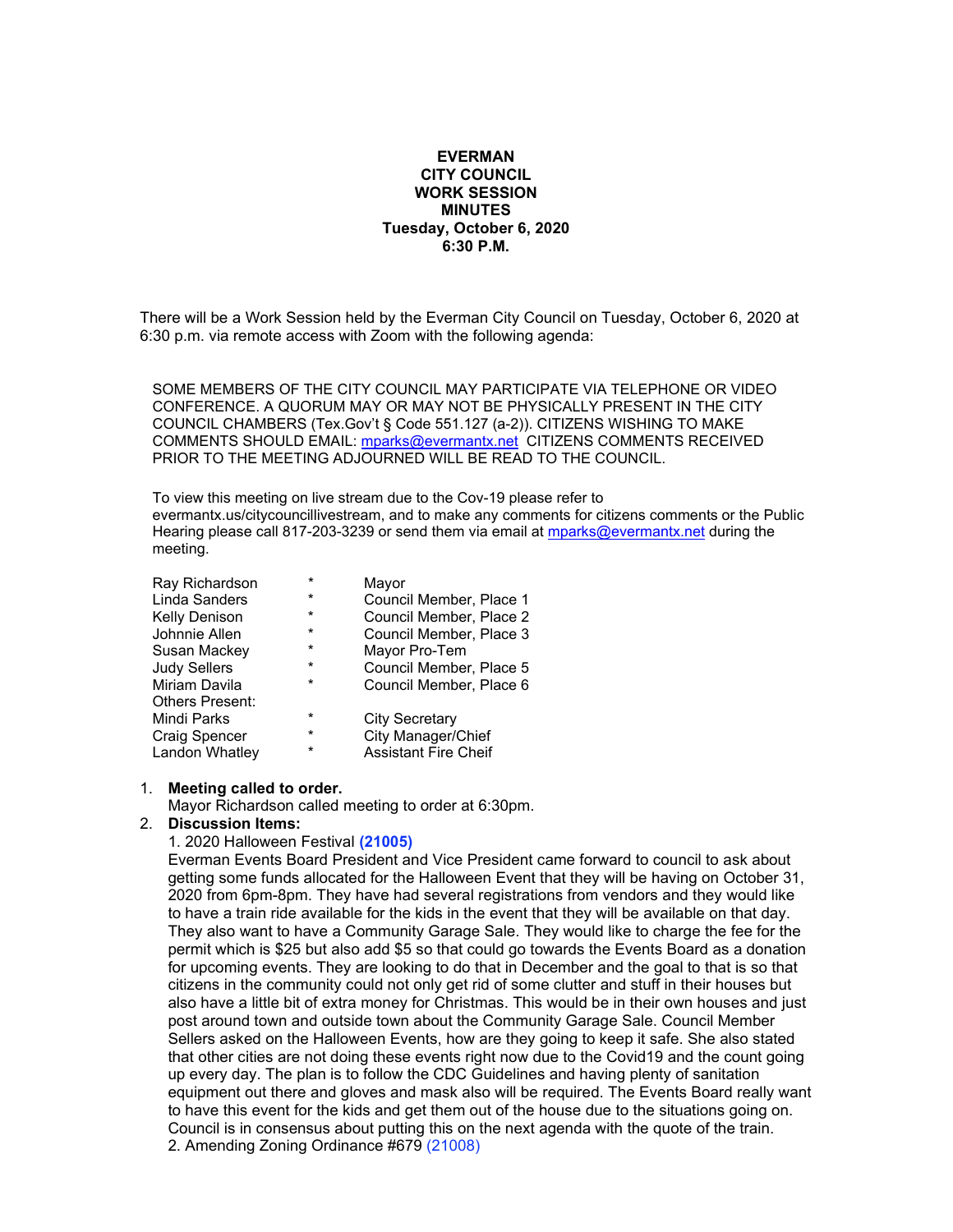Craig stated that this Zoning Ordinance was passed back in 2015. That Ordinance in written in such a way that it requires seven registered voters in the City of Everman to be on the Planning and Zoning Commission. We are asking a recommending council to pass an Ordinance amending that and changing that to five members. At this time the commission is having trouble meeting due to not having enough members on the board to have a quorum. There are currently three members on this board. There are some very important things coming up and need this board to be able to have meetings. The Board of Adjustments has five members. We have two possible members that will be coming before council, which is Tony Young, and Ora Mae Hill. Passing this ordinance would make that enough for them to have a full board. BOA needs one more to make it five members. Council is in consensus and this will be on the next regular meeting for approval.

#### 3. Design-Build RFQ/RFP Selection (21007)

Craig stated that council is aware that we did go out for a 3.8-million-dollar Bond. Part of this Bond is going toward the facility improvements for the Fire Department and the City Hall Annex. Craig stated that council did approve to move forward with the RFQ/RFP. Craig did want to clarify to council since he had a few questions about this process and stated that this is not a bidding process. This is a request for qualifications and request for proposals. This means we advertise that we have these projects available and we are requesting Firms to submit to us, their qualifications and ability to be able to do these projects. Craig stated that we did have six (6) submissions and one of those were a conflict of interest so we ended up with five. Those five were then ranked. We interviewed with three firms and ended up selecting the top firm which is Grossman Design Build. Craig explained to council the exact reason why he chose this firm. They offered a few things the other firms did not offer. They offered a guarantee max price. They also truly keep our budget in mind and they did not over design and have our best interest at heart. Bryan from Grossman introduced himself and stated to council that they are based out of Mansfield and have been in business since 1988 and they are a family owned company. He stated that they started doing municipalities about seven or eight years ago. They do smaller municipalities doing Fire Stations and municipal buildings and started that about six or seven years ago. Ryan, his self is in charge of construction and Eric his brother is in charge of the design and Gary, his dad over sees all of them. Ryan stated that he will actually be onsite once a week at least if not more and be the main point of contact through out the whole project. They are very excited about this project. Craig did add that they did check all references and every single one they contacted were very pleased with their work and work ethic and they truly did save them a lot of money with their projects. Grossman believes that it is very important to stay in budget and not submitting a lot of change orders at the last minute. They are currently working on three other smaller municipalities with this same approach. Every one of those projects have came in under budget also. It is very important to Grossman to design something that does not have all the bells and whistles but still a very nice design to be proud of and not breaking or going over budget for the project. Mayor Richardson stated that the council is very excited and they are looking forward to this project. Craig stated that on the next regular meeting they will have an action item for negotiating a contract with Grossman. Council is all in consensus on moving forward for this project.

#### 4. Flooding and Master Drainage Study (21009)

Craig stated that he had some bad news. If Council can recall the flood that happened back in 2018. He also stated that immediately after the flood they started looking at different avenues for some relief. We did not qualify for Fema Disaster and we did not qualify for Fema Aid. We had different congressmen come by and tried different avenues there and at that time we thought the best route was the Army Core of Engineers and had some meetings with them and tried to get some flood study's done because that would have been the first steps of mitigating our flooding issues. After eight or nine months of waiting that fell through. We then fell into joining efforts with Commissioner Brooks with Tarrant County to apply for Hazard Mitigation Grant. There are no grants and so no aid for flood study. Now, two years after the flood and we have no progress in getting the flood study done and before we can apply for any other programs altering our flood plan at all, that is one of the first steps that we have to achieve, so we have to get a flood study done. Tarrant County utilized an Engineering company to get a cost estimate done and that came in at \$105,000. Craig stated at that time Tarrant County was willing to help with some of that cost and he is in the process of finding out if they are still willing and what they can help with. Craig is also looking into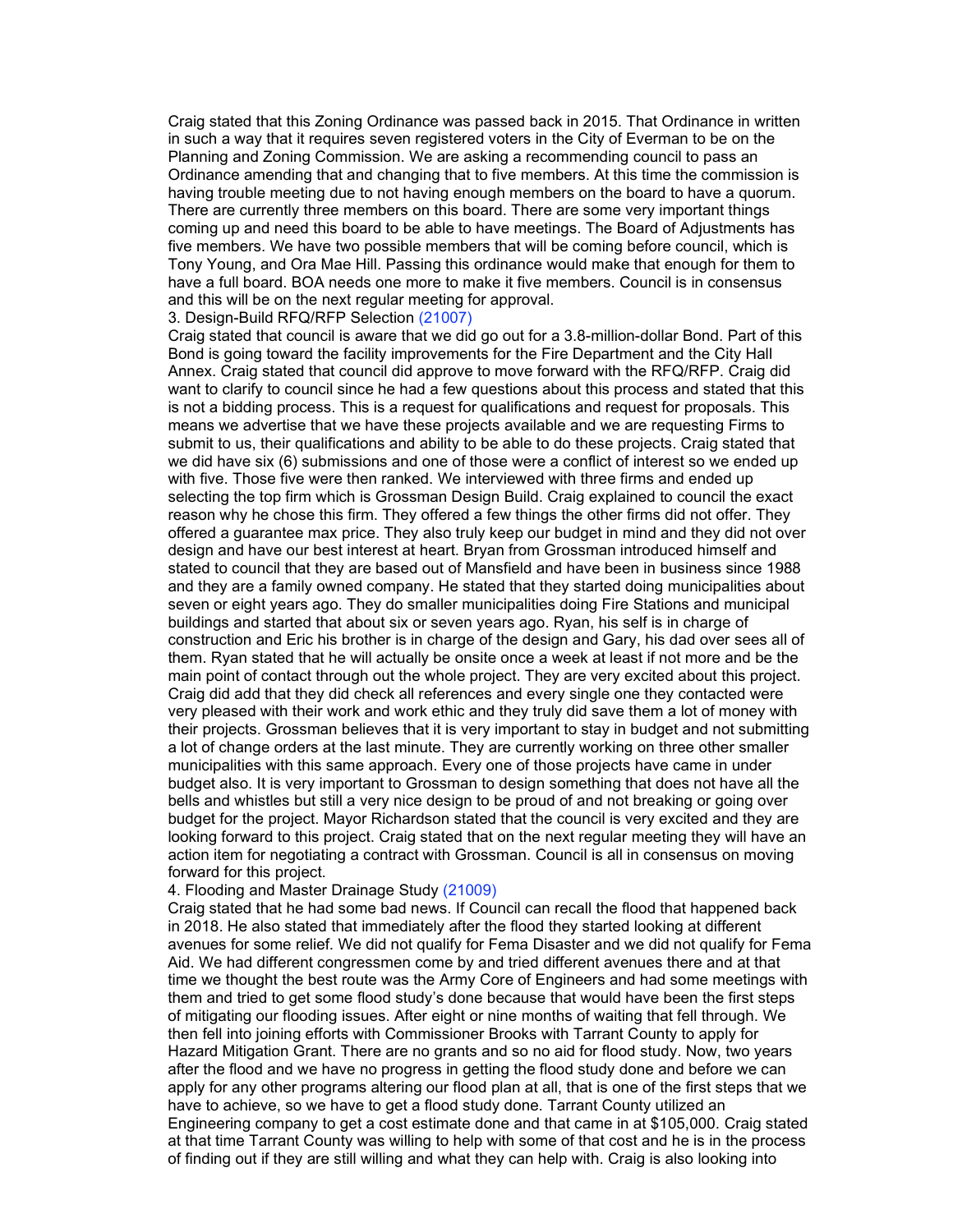using CDBG Funds since it had been mentioned that it could be used for that. In the event that we can he said that would be more of a priority so using those funds would make since instead of using them for what they normally are for and will be bringing that to council for approval so this can get done as quicky as possible.

5. Resolution #20201001- Atmos Energy Rate Review Mechanism Tariff Filing (21001) Craig explained to council that this Rate Review Mechanism is something we do every year and this time there is an increase due to upgrades that they have had to address and to recovery investments for the improvements and for the reliability of their system. If council does not approve this it will have to go before the Utility Commission. This is something that council is all in consensus about with moving forward to approve this at the next meeting. 6. Tri-Stem Utility Cost Recovery & Savings (21006)

Becca Kinerd presented to council about Tri-Stem Utility Cost Recovery and Savings. This audit that they would perform for the City of Everman would have three (3) parts to it. She explained the first part is the Utility Bill Audit. This step would require collecting recent statements from providers such as for street lights, and yard lights and ect. They can go back 4 years for this audit. The second step would be Franchise Fee Audit. Again, payments from providers, records of payments, and straight to provider for more information and they also compare with other cities when evaluating this documentation for the audit. The third part to this audit is Sales Tax. This review would include sales tax from businesses, records of payments, and then go to the state to make sure the businesses are paying correct rate and paying. Becca explained that anything they collect or find they would take 35% of that and if they do not find anything, they do not charge at all. There is no upfront cost or additional fees for this service. Council would like to have this on the next meeting for approval.

3. **Executive Session-**Pursuant to Section 551.071, Chapter 551 of the Texas Government Code, Council reserves the right to convene into Executive Session(s) from time to time as deemed necessary during this meeting, to receive advice from its attorney on any posted agenda item, as permitted by law. Additionally, Council may convene into Executive Session to discuss the following:

A. Pending or Contemplated Litigation or to Seek the Advice of the City Attorney pursuant to Section 551.071.

B. Discussion regarding possible Purchase, Sale, Exchange, Lease, or Value of Real Property, Pursuant to Section 551.072.

1. Discuss the potential purchase, sale or lease or real property, in which discussion

in open session may be determined to negotiations with a third party. (21002)

- C. Personnel Matters pursuant to Section 551.074.
	- 1. Discuss the potential of authorizing a new position within the City. (21003)

### 2. Complaint and Investigation against a City Official. (21004)

### **Opened at: 7:12pm and closed at 8:09pm. NO ACTION TAKEN.**

- 4. **Mayors Report –** Mayor Ray Richardson
- NONE
- 5. **City Manager's Report** Craig Spencer **NONE**
- 6. **Citizens comments:** NONE

\_\_\_\_\_\_\_\_\_\_\_\_\_\_\_\_\_\_\_\_\_\_\_

7. **Adjourn.**

Mayor Richardson adjourned the meeting at 8:10pm.

Mindi Parks City Secretary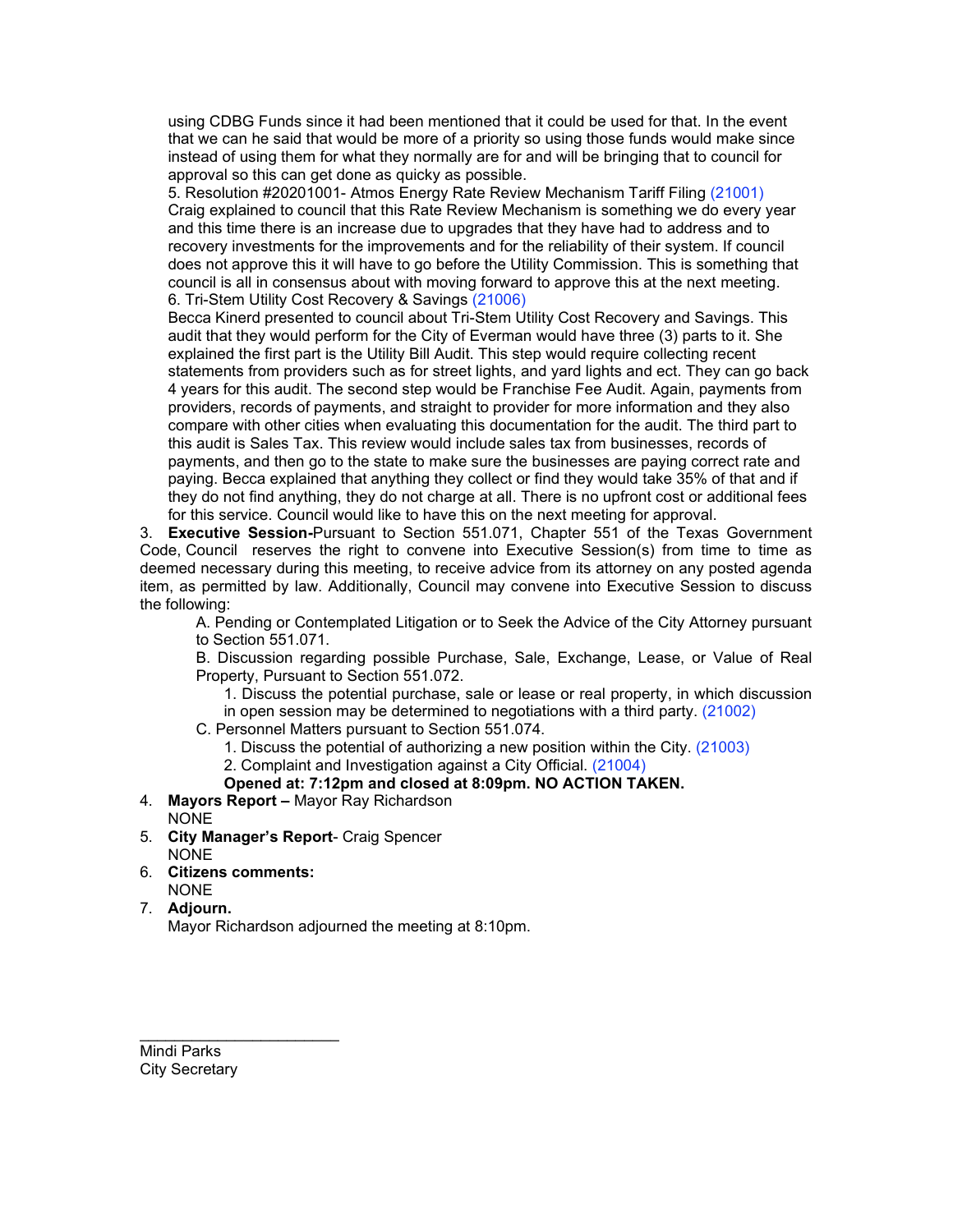#### **EVERMAN CITY COUNCIL REGULAR METTING MINUTES Tuesday, October 13, 2020 At 6:30pm.**

There will be a Regular Meeting held by the Everman City Council on Tuesday, October 13, 2020 at 6:30pm, via Zoom with the following agenda:

**SOME MEMBERS OF THE CITY COUNCIL MAY PARTICIPATE VIA TELEPHONE OR VIDEO CONFERENCE. A QUORUM MAY OR MAY NOT BE PHYSICALLY PRESENT IN THE CITY COUNCIL CHAMBERS (Tex.Gov't § Code 551.127 (a-2)). CITIZENS WISHING TO MAKE COMMENTS SHOULD EMAIL: [mparks@evermantx.net](mailto:mparks@evermantx.net) CITIZENS COMMENTS RECEIVED PRIOR TO THE MEETING ADJOURNED WILL BE READ TO THE COUNCIL.**

**To view this meeting on live stream due to the Cov-19 please refer to evermantx.us/citycouncillivestream, and to make any comments for citizens comments please call 817-528-0697 or send them via email at [mparks@evermantx.net](mailto:mparks@evermantx.net) during the meeting.**

| $\star$ | Mayor                         |
|---------|-------------------------------|
| *       | Council Member, Place 1       |
| *       | Council Member, Place 2       |
| *       | Council Member, Place 3       |
| *       | Mayor Pro-Tem                 |
| *       | Council Member, Place 5       |
| *       | Council Member, Place 6       |
|         |                               |
| $\star$ | City Secretary                |
| $\star$ | City Manager/Chief            |
| *       | <b>Director of Finance</b>    |
| *       | <b>Assistant Fire Chief</b>   |
| $\star$ | <b>Assistant Police Chief</b> |
| *       | Fire Inspector                |
|         |                               |

1. Meeting called to order.

Mayor Richardson called meeting to order at 6:30pm.

- 2. Invocation.
- 3. Pledge of Allegiance.
- 4. Consent Agenda:
	- **A. Reading of Minutes of the previous meetings:**
	- 1. September 1, 2020 Work Session Meeting
	- 2. September 8, 2020 Regular Meeting
	- **B. Financial Reports:**
	- 1. September 2020

Motion was made by Pro-Tem Mackey and seconded by Council Member Denison to approve the Consent Agenda as show. **Council Members Sanders, Denison, Mackey, Sellers, Davila and Mayor voted AYE and Council Member Allen voted NO.** 

### 5. New Business:

Consideration and Possible Action:

1. Consideration and action to approve Resolution #2020-10-01 a resolution between the City of Everman, Texas and Atmos Energy approving a negotiated settlement between the Atmos Cities Steering Committee("ACSC") and Atmos Energy Corp., Mid-Tex Division regarding the company's 2020 Rate Review Mechanism filing-21010

Motion was made by Council Member Denison and seconded by Pro-Tem Mackey to approve Resolution #2020-10-01 a resolution between the City of Everman, Texas and Atmos Energy approving a negotiated settlement between the Atmos Cities Steering Committee("ACSC") and Atmos Energy Corp., Mid-Tex Division regarding the company's 2020 Rate Review Mechanism filing. **ALL VOTED AYE**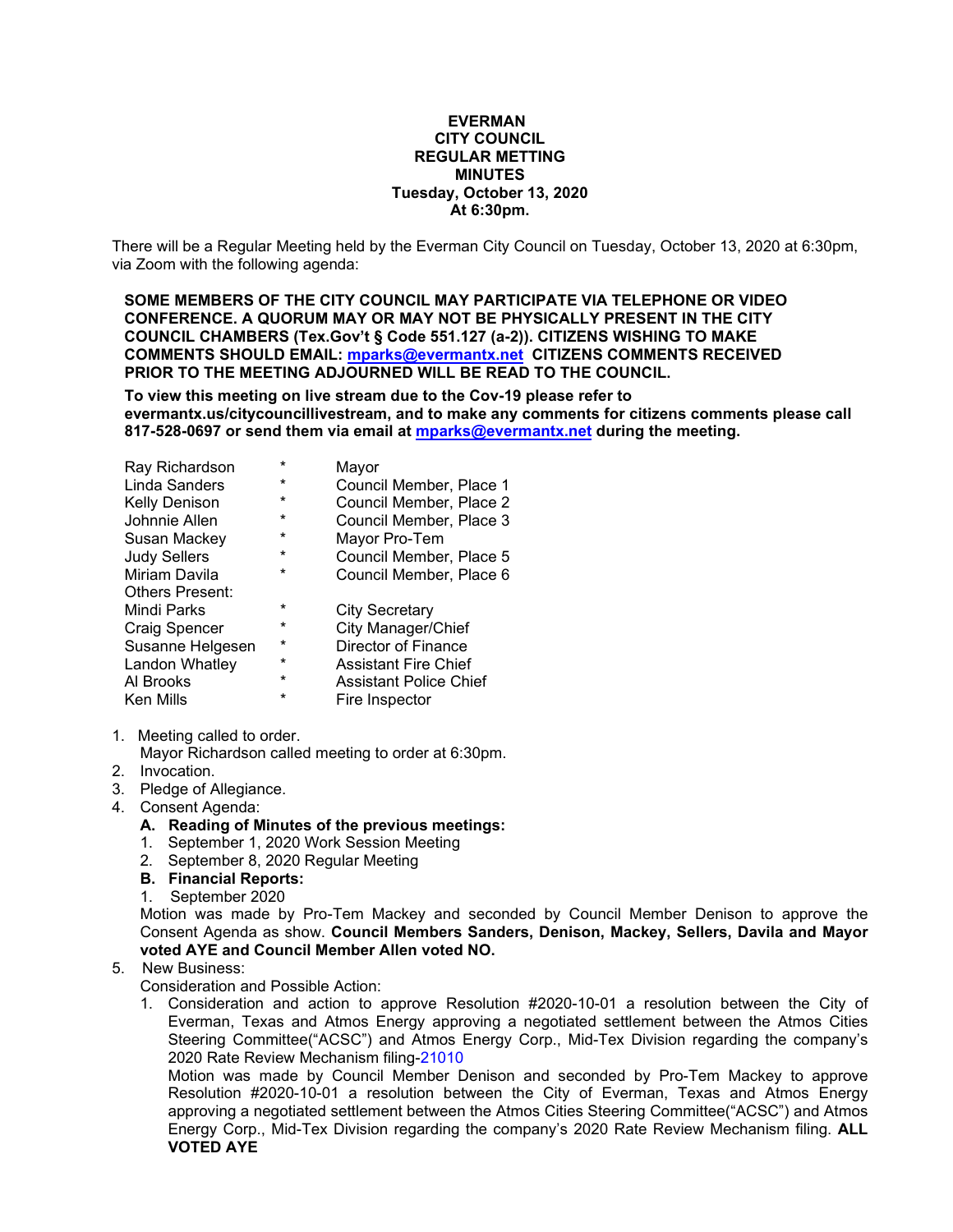2. Consideration and action to approve a Consulting Agreement between the City of Everman and Tri-Stem Audit Services for the purpose of conducting various audit services on the behalf of the City of Everman-21011

Motion was made by Pro-Tem Mackey and seconded by Council Member Denison to approve a Consulting Agreement between the City of Everman and Tri-Stem Audit Services for the purpose of conducting various audit services on the behalf of the City of Everman. **ALL VOTED AYE**

3. Consideration and action to approve the authorization of a Maintenance Worker position within the City of Everman: and approve the job description for said position as presented-21012 Motion was made by Pro-Tem Mackey and seconded by Council Member Denison to approve the

authorization of a Maintenance Worker position within the City of Everman: and approve the job description for said position as presented. **ALL VOTED AYE**

4. Consideration and action to approve Ordinance #762 an Ordinance of the City of Everman, Texas amending ordinance number 679 entitled "The Comprehensive Zoning Ordinance, City of Everman, "by amending Article 3, "Administration," Section 3.1, "Planning and Zoning Commission," Subsection 3.1.2 A, In order to reduce the number of members of the Planning and Zoning Commission from 7 to 5; providing for a repeal of ordinances in conflict herewith, providing for a repeal of ordinances in conflict herewith, providing for severability; and providing an effective date-21013

Motion was made by Council Member Sellers and seconded by Council Member Denison to approve Ordinance #762 an Ordinance of the City of Everman, Texas amending ordinance number 679 entitled "The Comprehensive Zoning Ordinance, City of Everman, "by amending Article 3, "Administration," Section 3.1, "Planning and Zoning Commission," Subsection 3.1.2 A, In order to reduce the number of members of the Planning and Zoning Commission from 7 to 5; providing for a repeal of ordinances in conflict herewith, providing for a repeal of ordinances in conflict herewith, providing for severability; and providing an effective date. **ALL VOTED AYE**

- 5. Consideration and action to approve a variance to the registration requirements for vendors participating in the 2020 Halloween Festival scheduled for October 31, 2020 from 6pm-8pm, at Pittman Park and hosted by the Everman Events Board-21015 Motion was made by Council Member Denison and seconded by Council Member Davila to approve a variance to the registration requirements for vendors participating in the 2020 Halloween Festival scheduled for October 31, 2020 from 6pm-8pm, at Pittman Park and hosted by the Everman Events Board. **ALL VOTED AYE**
- 6. Consideration and action to approve allocating a specific amount of funds towards the 2020 Halloween Festival in support of the Everman Events Board-21016 Motion was made by Council Member Denison and seconded by Council Member Davila to approve allocating up to six hundred (\$600) Dollars for the Train Ride for the 2020 Halloween Festival in support of the Everman Event Board. **Council Members Denison, Allen, Mackey, Sellers, Davila, and Mayor voted AYE and Council Member Sanders abstained her vote due to being on the Board.**
- 7. Consideration and action to approve the Budget amendments as presented by the Finance Director-21018

Motion was made by Council Member Denison and seconded by Council Member Sellers to approve the Budget Amendments as presented by the Finance Director. **Council members Sanders, Denison, Mackey, Sellers, Davila and Mayor voted AYE and Council member Allen voted NO.** Motion was made by Council Member Denison and seconded by Pro-Tem Mackey to approve the Budget Amendments to the Cares Act as presented by the Finance Director. **ALL VOTED AYE.**

8. Consideration and action to approve the new Board appointments, Ora Mae Hill and Tony Young to the Planning and Zoning Commission- 21017 Motion was made by Council Member Denison and seconded by Council member Davila to approve the new Board appointments, Ora Mae Hill and Tony Young to the Planning and Zoning Commission. **ALL VOTED AYE**

6. Public Hearing Personnel issues.

- Did not have this Public Hearing.
- 7. **Executive Session-**Pursuant to Section 551.071, Chapter 551 of the Texas Government Code, Council reserves the right to convene into Executive Session(s) from time to time as deemed necessary during this meeting, to receive advice from its attorney on any posted agenda item, as permitted by law. Additionally, Council may convene into Executive Session to discuss the following:
	- A. Pending or Contemplated Litigation or to Seek the Advice of the City Attorney pursuant to Section 551.071.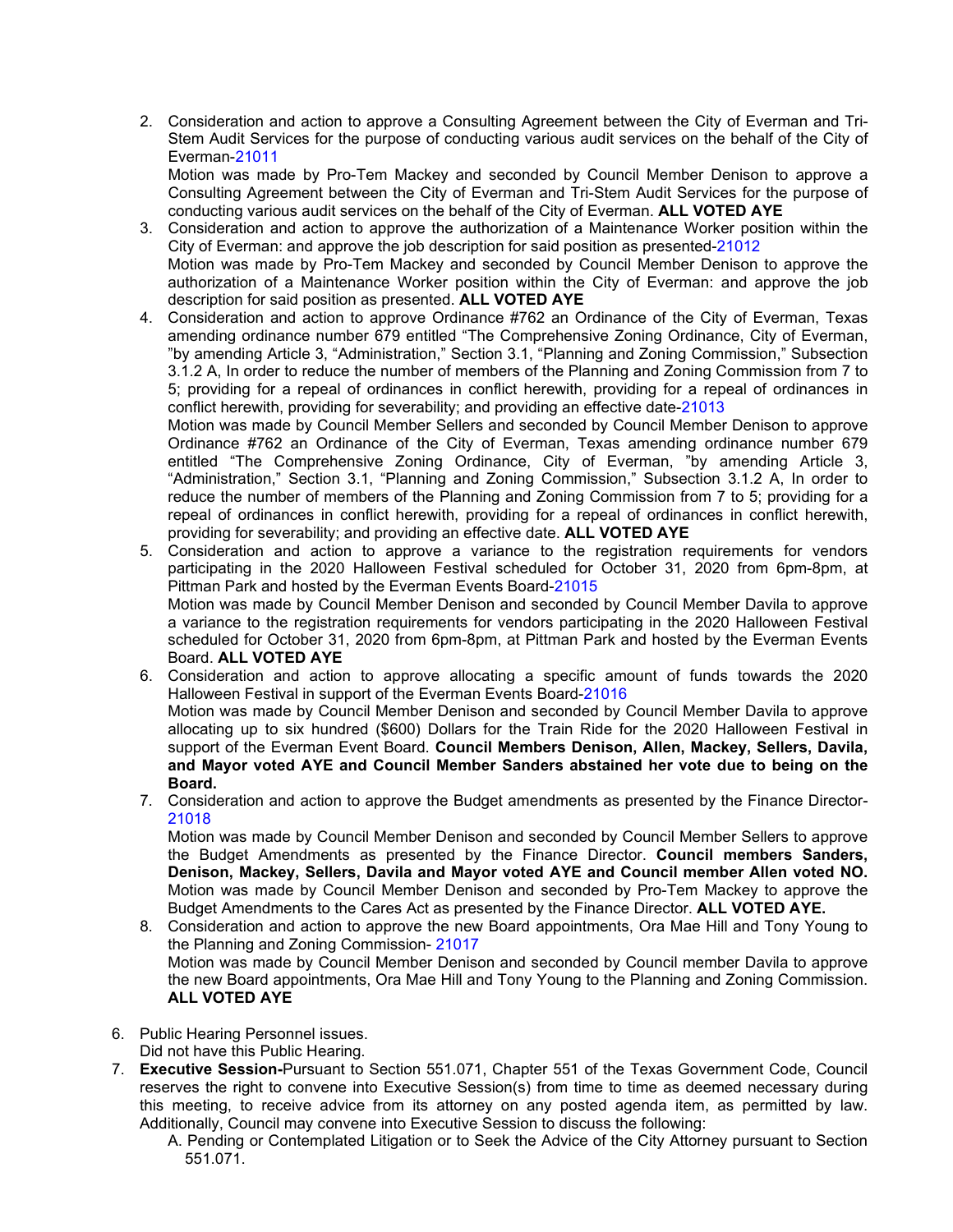- 1. Compliant and Investigation against a City Official-21014
- B. Discussion regarding possible Purchase, Sale, Exchange, Lease, or Value of Real Property, Pursuant to Section 551.072.
- C. Personnel Matters pursuant to Section 551.074.
- Opened at: 7:01pm and closed at 8:14pm.

Motion was made by Pro-Tem Mackey and seconded by Council member Sanders to approve the termination of Ken Mills. ALL VOTED AYE

- 8. The Council may convene into Executive Session anytime to discuss items that are on the agenda.
- 9. City Managers Report- Craig Spencer
- 10. Mayor's Report: Mayor Ray Richardson NONE
- 11. Citizen's comments. NONE

\_\_\_\_\_\_\_\_\_\_\_\_\_\_\_\_\_\_\_\_\_\_

12. Adjourn.

Mayor Richardson adjourned the meeting at 8:20pm.

Mindi Parks City Secretary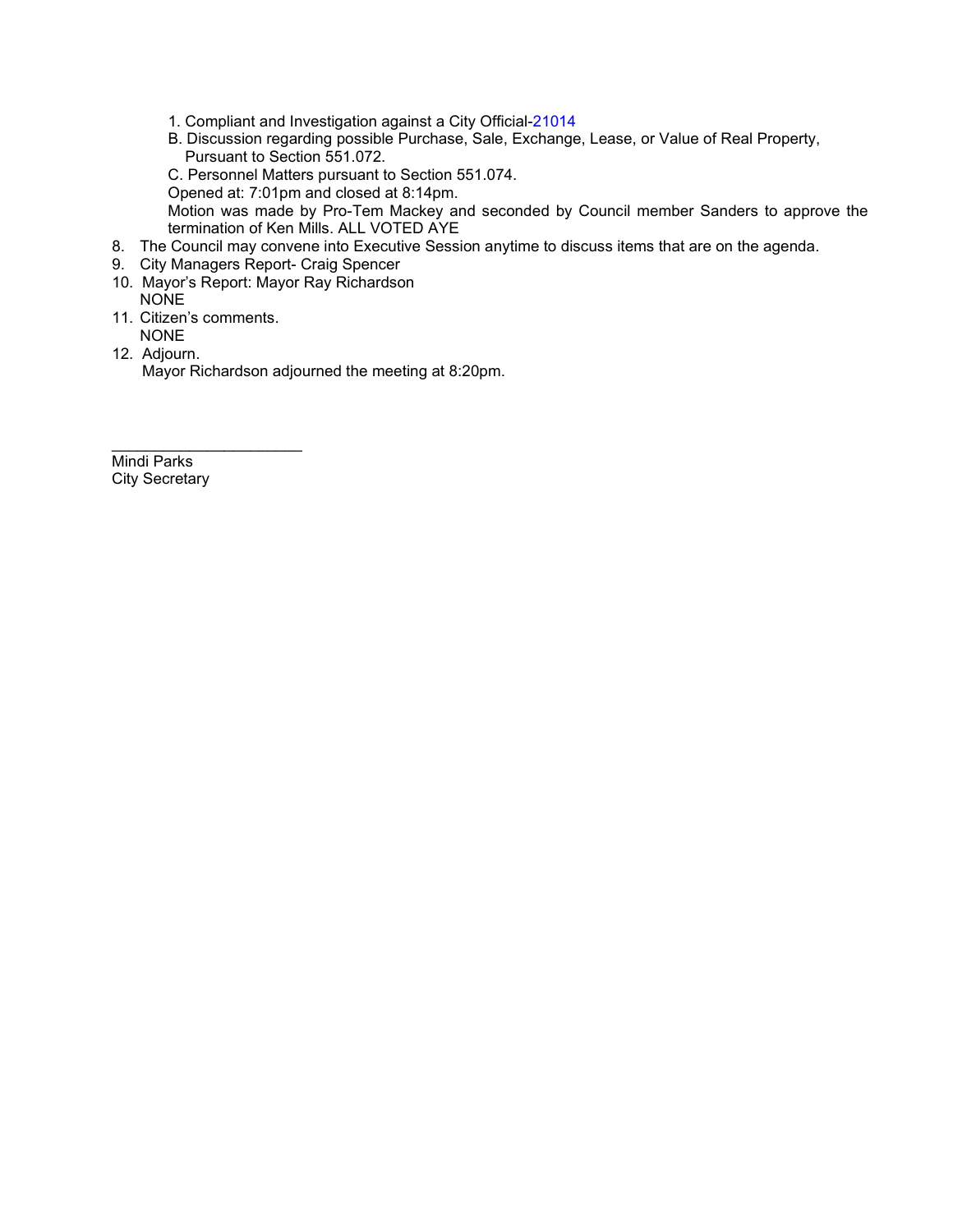#### **EVERMAN CITY COUNCIL EMERGENCY MEETING MINUTES Tuesday, October 20, 2020 10:00 A.M.**

There will be an Emergency Meeting held by the Everman City Council on Tuesday, October 20, 2020 at 10:00 a.m. via Zoom with the following agenda:

**SOME MEMBERS OF THE CITY COUNCIL MAY PARTICIPATE VIA TELEPHONE OR VIDEO CONFERENCE. A QUORUM MAY OR MAY NOT BE PHYSICALLY PRESENT IN THE CITY COUNCIL CHAMBERS (Tex.Gov't § Code 551.127 (a-2)). CITIZENS WISHING TO MAKE COMMENTS SHOULD EMAIL: [mparks@evermantx.net](mailto:mparks@evermantx.net) CITIZENS COMMENTS RECEIVED PRIOR TO THE MEETING ADJOURNED WILL BE READ TO THE COUNCIL.**

**To view this meeting on live stream due to the Cov-19 please refer to evermantx.us/citycouncillivestream, and to make any comments for citizens comments please call 817-528-0697 or send them via email at [mparks@evermantx.net](mailto:mparks@evermantx.net) during the meeting.**

| Ray Richardson         | $\star$ | Mayor                   |
|------------------------|---------|-------------------------|
| <b>Linda Sanders</b>   | $\ast$  | Council Member, Place 1 |
| Susan Mackey           | *       | Mayor Pro-Tem           |
| <b>Judy Sellers</b>    | *       | Council Member, Place 5 |
| Absent:                |         |                         |
| <b>Kelly Denison</b>   | $\star$ | Council Member, Place 2 |
| Johnnie Allen          | $\ast$  | Council Member, Place 3 |
| Miriam Davila          | $\star$ | Council Member, Place 6 |
| <b>Others Present:</b> |         |                         |
| Mindi Parks            | *       | <b>City Secretary</b>   |
| <b>Craig Spencer</b>   | *       | City Manager/Chief      |

1. Meeting called to order.

Mayor Richardson called meeting to order at 10:00am.

### 2. **New Business:**

Consideration and Possible Action:

1. Consideration and possible action to approve the Recommendation for Bids Rejection submitted byCity Engineer Greg Saunders (Teague, Nail & Perkins) -21019

Motion was made by Council Member Sellers and seconded by Council Member Sanders to approve the Recommendation for Bids Rejection submitted by City Engineer Greg Saunders (Teague, Nail & Perkins) **ALL VOTED AYE**

#### 3. Adjourn.

Mayor Richardson adjourned meeting at 10:16pm.

Mindi Parks City Secretary

\_\_\_\_\_\_\_\_\_\_\_\_\_\_\_\_\_\_\_\_\_\_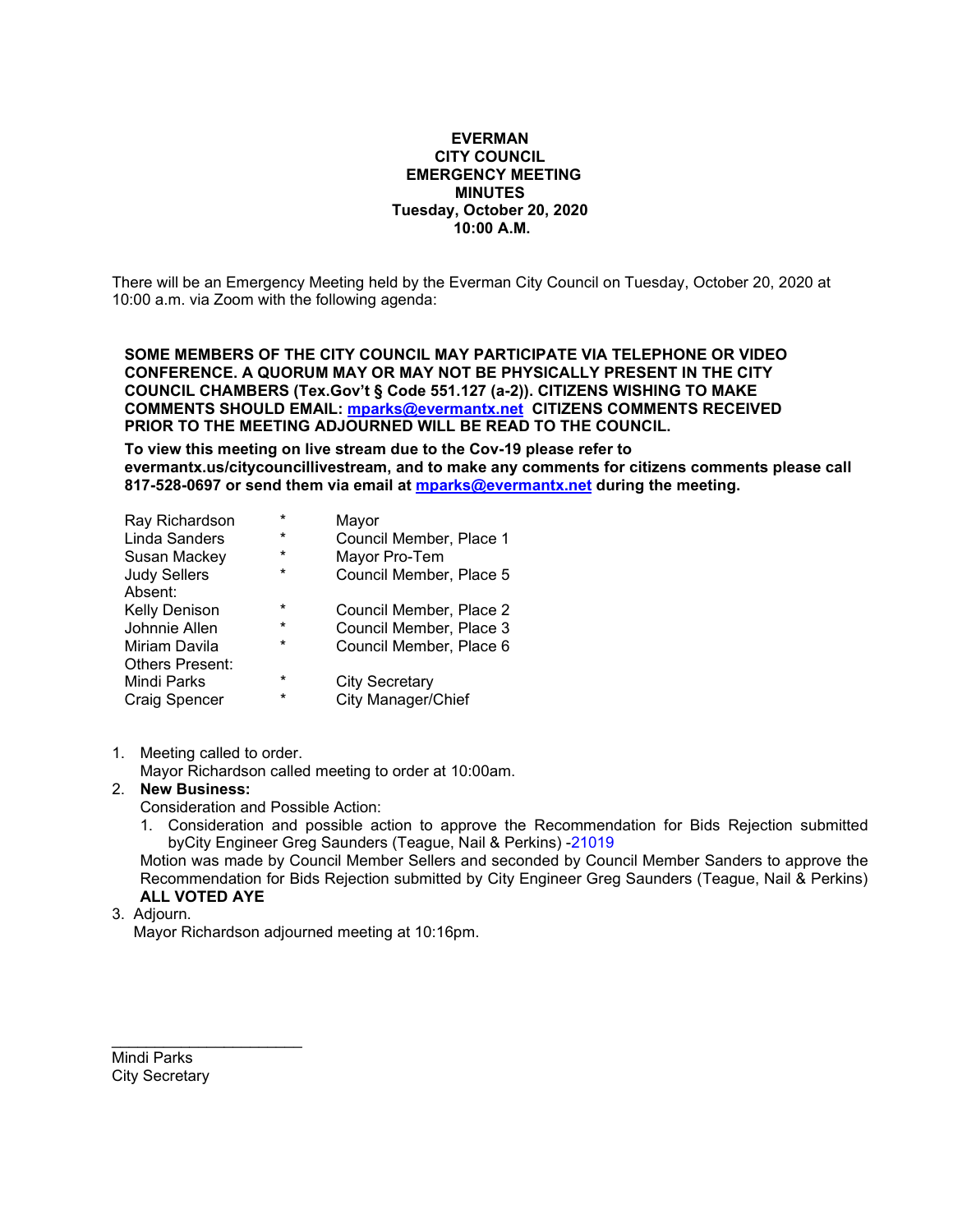

FY 2021 Monthly Financial Update Period Ending October 2020



This monthly financial report is intended to provide informative and relevant financial data to City Council, as well as the citizens of Everman. The report includes highlights of the City's financial condition as of October 31, 2020. The statements are prepared and reported on a modified accrual basis of accounting.

## **Cash Position:**

The total cash position was \$5,484,860 up \$1,066 from September. This amount is an increase of \$3,467,492 over October 2019. The large increase in cash position is due to receiving the 2020 Certificate of Obligation funds.

## **Overall Performance**:

There were no exceptional revenues or expenditures in October other than property tax and sales tax collections. We must remember that our revenue streams are not guaranteed. Sales Taxes and Property Taxes are contingent upon the economy. We have been extremely lucky with a limited impact of COVID-19 on our City finances.

### **Property Tax Revenue:**

The property taxes collected in October were \$65,693. As of October, we have collected 30.89% of this year's budgeted property tax revenue. Being the first month of the new fiscal year, property tax revenues are generally fairly low. This revenue will increase greatly over the next couple of months.

|                                            | <b>Budget</b> | <b>Month</b><br><b>Actual</b> | YTD<br><b>Actual</b> | $\frac{0}{0}$<br><b>Budget</b> |
|--------------------------------------------|---------------|-------------------------------|----------------------|--------------------------------|
| Property Tax - Current (General Fund)      | 2,377,971     | 50,996                        | 50,996               | 2.14%                          |
| Property Tax - Delinquent                  | 31,000        | 6,090                         | 6,090                | 19.65%                         |
| Property Tax - Penalty & Interest          | 25,100        | 1,745                         | 1,745                | 6.95%                          |
| Property Tax - Current (Debt Service Fund) | 320,030       | 6,862                         | 6,862                | 2.14%                          |
| <b>Total</b>                               | 2,754,101     | 65,693                        | 65,693               | 30.89%                         |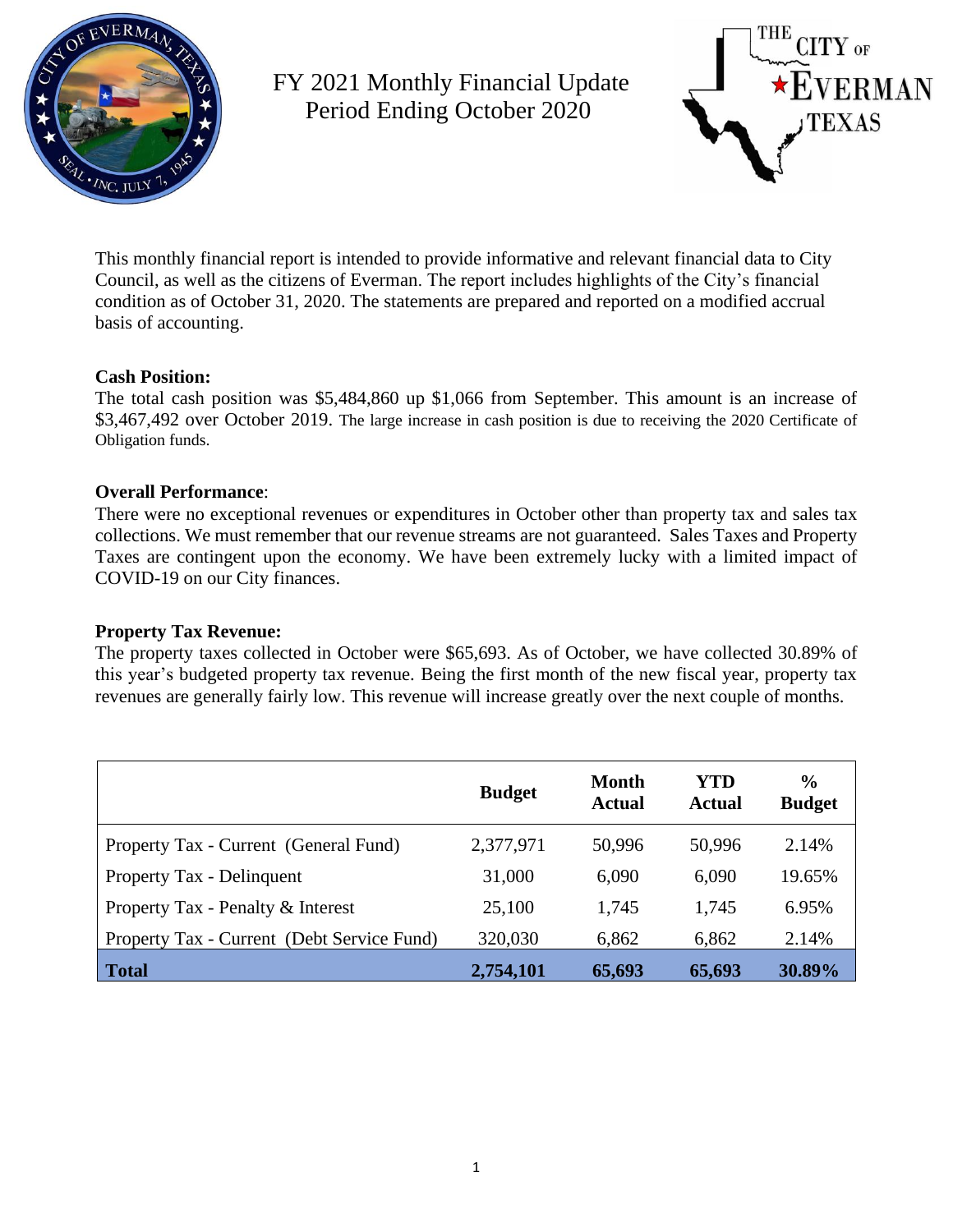

FY 2021 Monthly Financial Update Period Ending October 2020



## **Sales Tax Revenue:**

Sales Tax is received approximately six weeks after the month has ended. October 2020 Sales Tax collections totaled \$61,494. This amount was an increase of \$2,876 over October 2019. The graph below reflects the most up to date information regarding sales tax collections. The growth is a positive trend to start the year as it relates to sales tax collections. Sales tax is a large revenue source for the City's General Fund.

|                           | <b>Budget</b> | Month<br><b>Actual</b> | YTD<br>Actual | $\frac{0}{0}$<br><b>Budget</b> |
|---------------------------|---------------|------------------------|---------------|--------------------------------|
| Sales Tax                 | 349,000       | 30,969                 | 30,969        | 8.87%                          |
| 4B Sales Tax              | 175,000       | 15,485                 | 15,485        | 8.85%                          |
| <b>Street Improvement</b> | 85,000        | 7.742                  | 7,742         | 9.11%                          |
| Crime Control District    | 75,000        | 7,298                  | 7,298         | 9.73%                          |
| <b>Total</b>              | 684,000       | 61,494                 | 61,494        | 36.56%                         |

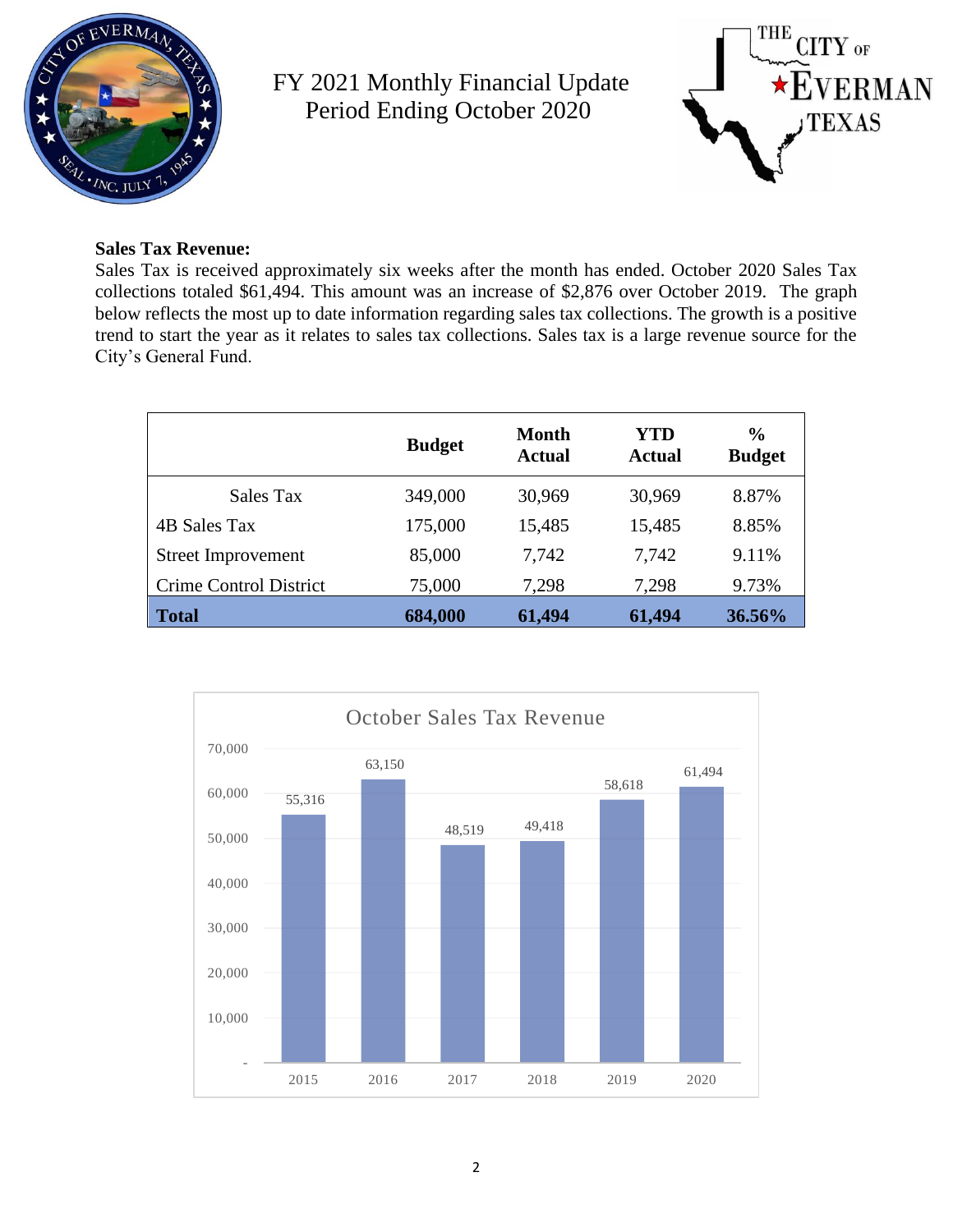

FY 2021 Monthly Financial Update Period Ending October 2020



# **General Fund:**

## *Revenues*

▪ Total General Fund year-to-date revenues in October totaled \$246,463 or 5.29%, of the budgeted annual revenue. This amount was a decrease of \$27 from October 2019.

## *Expenditures*

- General Fund year-to-date expenditures in October 2020 totaled \$299,713, or 6.43%, of the budgeted expenditures. This amount was an increase of \$13,249 over October 2019.
- Twice a year there will be three payrolls in a single month and October 2020 is one of those months. Salaries and Employee Benefits appear to be high this month due to this situation. All other expenses were normal.
- The increase in expenditures is also attributable to: a large number of unexpected expenses due to COVID, medical supply expenses, and an overlap in salary expense.

## **Water & Sewer Fund:**

*Revenues*

■ Total Water & Sewer Fund year-to-date revenues in October totaled \$185,249, or 9.98%, of the budgeted annual revenue. This amount was an increase of \$25,504 over October 2019.

## *Expenditures*

Water & Sewer Fund year-to-date expenditures in October 2020 totaled \$49,443, or 10.01%, of the budgeted expenditures. This amount was a decrease of \$2,149 from October 2019.

## **Investments:**

Our investments at LOGIC ended the month with a \$1,807,248 balance and earned \$290 in interest for the month. The LOGIC interest rate ended the month at 0.1701%, a decrease from last month. As a result of the lowered federal interest rate, we can expect the interest rate at LOGIC to remain very low.

# **Other:**

- As the City wraps up the spending of the Cares Act funds, I will be recording the revenue and preparing additional Cares Act budget amendments.
- The auditors will be here the week of November 9, 2020 to continue working on the FY 2020 audit.

Susanne Helgesen, Finance Director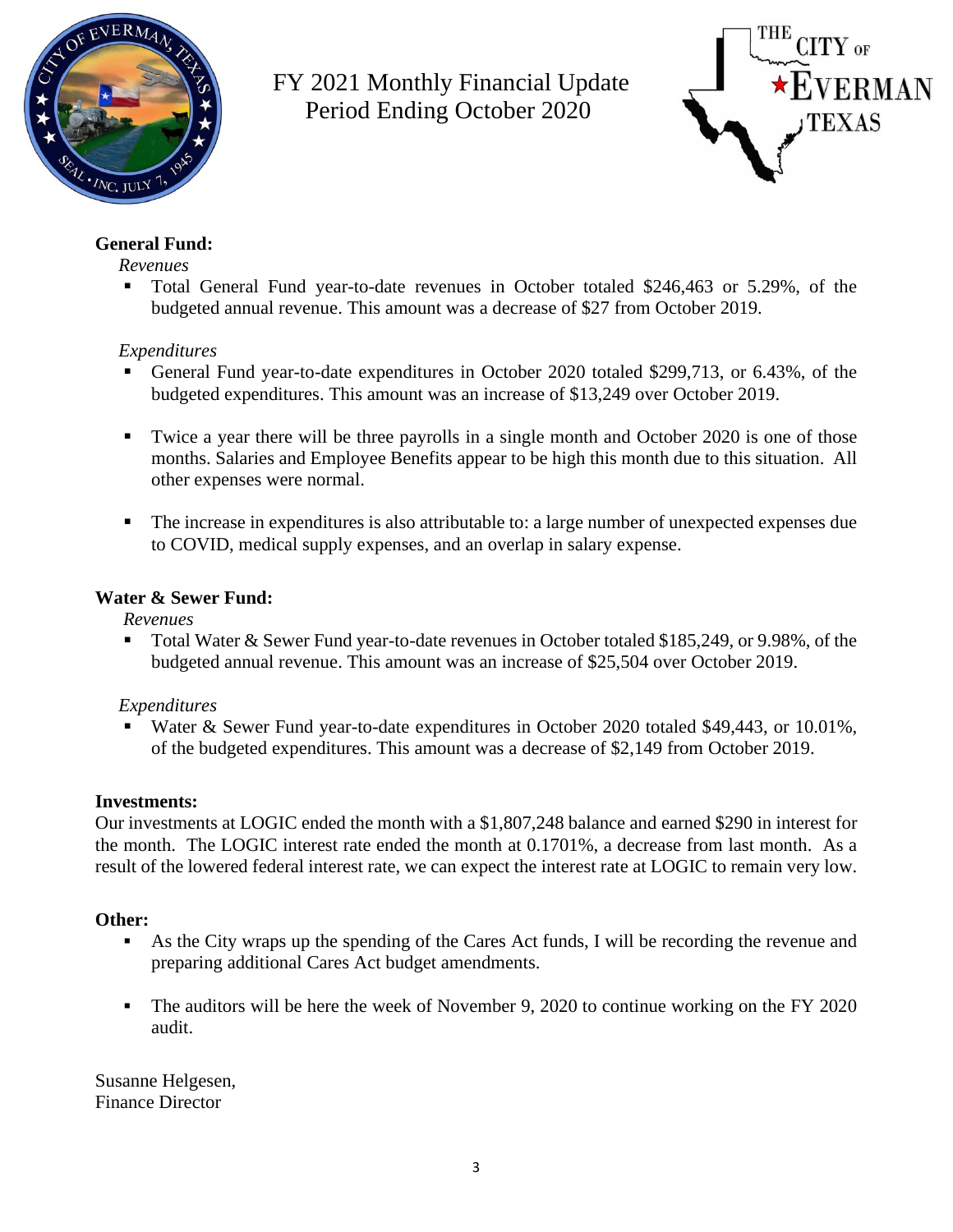## **City of Everman Cash Position Report As of October 31, 2020**

|                                                    | <b>Beginning</b><br><b>Balance</b> | <b>Change</b>     |               | <b>Ending</b><br><b>Balance</b> |
|----------------------------------------------------|------------------------------------|-------------------|---------------|---------------------------------|
| <b>GENERAL FUND</b>                                |                                    |                   |               |                                 |
| <b>Operating Cash</b>                              | \$<br>$(186,079.47)$ \$            | $(111,570.72)$ \$ |               | (297, 650.19)                   |
| Purchased CDs                                      |                                    |                   |               |                                 |
| Operation & Investment                             | 354,246.86                         | 79.92             |               | 354,326.78                      |
| <b>Total General Fund</b>                          | 168, 167.39                        | (111, 490.80)     |               | 56,676.59                       |
| <b>WATER &amp; SEWER FUND</b>                      |                                    |                   |               |                                 |
| <b>Operating Cash</b>                              | (141,070.77)                       | 96,493.46         |               | (44, 577.31)                    |
| Restricted Reserve for Water Dep                   | 9,249.29                           | 1.99              |               | 9,251.28                        |
| Debt Service LT Note                               | 84,743.97                          | 17.88             |               | 84,761.85                       |
| 2020 CO Issue - Construction Fund                  | 1,607,318.65                       |                   |               | 1,607,318.65                    |
| Operation & Investment                             | 1,018.46                           | 0.26              |               | 1,018.72                        |
| <b>Total Water &amp; Sewer Fund</b>                | 1,561,259.60                       | 96,513.59         |               | 1,657,773.19                    |
|                                                    |                                    |                   |               |                                 |
| <b>DEBT SERVICE FUND</b>                           |                                    |                   |               |                                 |
| <b>Operating Cash</b>                              | 24,135.10                          | 6,861.90          |               | 30,997.00                       |
| Operation & Investment                             | 25,712.32                          | 5.44              |               | 25,717.76                       |
| <b>Total Debt Service Fund</b>                     | 49,847.42                          | 6,867.34          |               | 56,714.76                       |
| <b>OTHER RESTRICTED FUNDS</b>                      |                                    |                   |               |                                 |
| Fund 07 - TCOLE                                    | 1,180.14                           |                   |               | 1,180.14                        |
| Fund 25 - 4B Sales Tax - Economic Development      | 12,438.12                          | (1,127.45)        |               | 11,310.67                       |
| Fund 25 - General Sales Tax .50%                   | 591,431.71                         | 124.71            |               | 591,556.42                      |
| Fund 26 - TIF Dist #1 - Cnty/Hosp                  | 36,959.10                          |                   |               | 36,959.10                       |
| Fund 26 - Cnty/Hosp/City Contributions             | 156,462.41                         | 33.00             |               | 156,495.41                      |
| Fund 29 - 4A Sales Tax - Street Improvement        | 37,163.85                          | 5,183.33          |               | 42,347.18                       |
| Fund 29 - General Sales Tax .25%                   | 504,914.85                         | 106.48            |               | 505,021.33                      |
| Fund 30 - 4B Sales Tax - Crime Control District    | 19,076.46                          | 4,838.61          |               | 23,915.07                       |
| Fund 30 - Specific Sales Tax .25%                  | 79,081.37                          | 16.66             |               | 79,098.03                       |
| Fund 32 - 2013 Bond Issue - Operating              | 59,990.68                          |                   |               | 59,990.68                       |
| Fund 32 - 2013 Bond Issue - Operation & Investment |                                    |                   |               |                                 |
| Fund 35 - 2020 CO Issue - Operating                | 2,205,820.99                       |                   |               | 2,205,820.99                    |
| Fund 35 - 2020 CO Issue - Operation & Investment   |                                    |                   |               |                                 |
| <b>Total Other Restricted Funds</b>                | 3,704,519.68                       | 9,175.34          |               | 3,713,695.02                    |
| <b>TOTAL ALL FUNDS</b>                             | \$<br>5,483,794.09                 | \$<br>1,065.47    | $\mathbf{\$}$ | 5,484,859.56                    |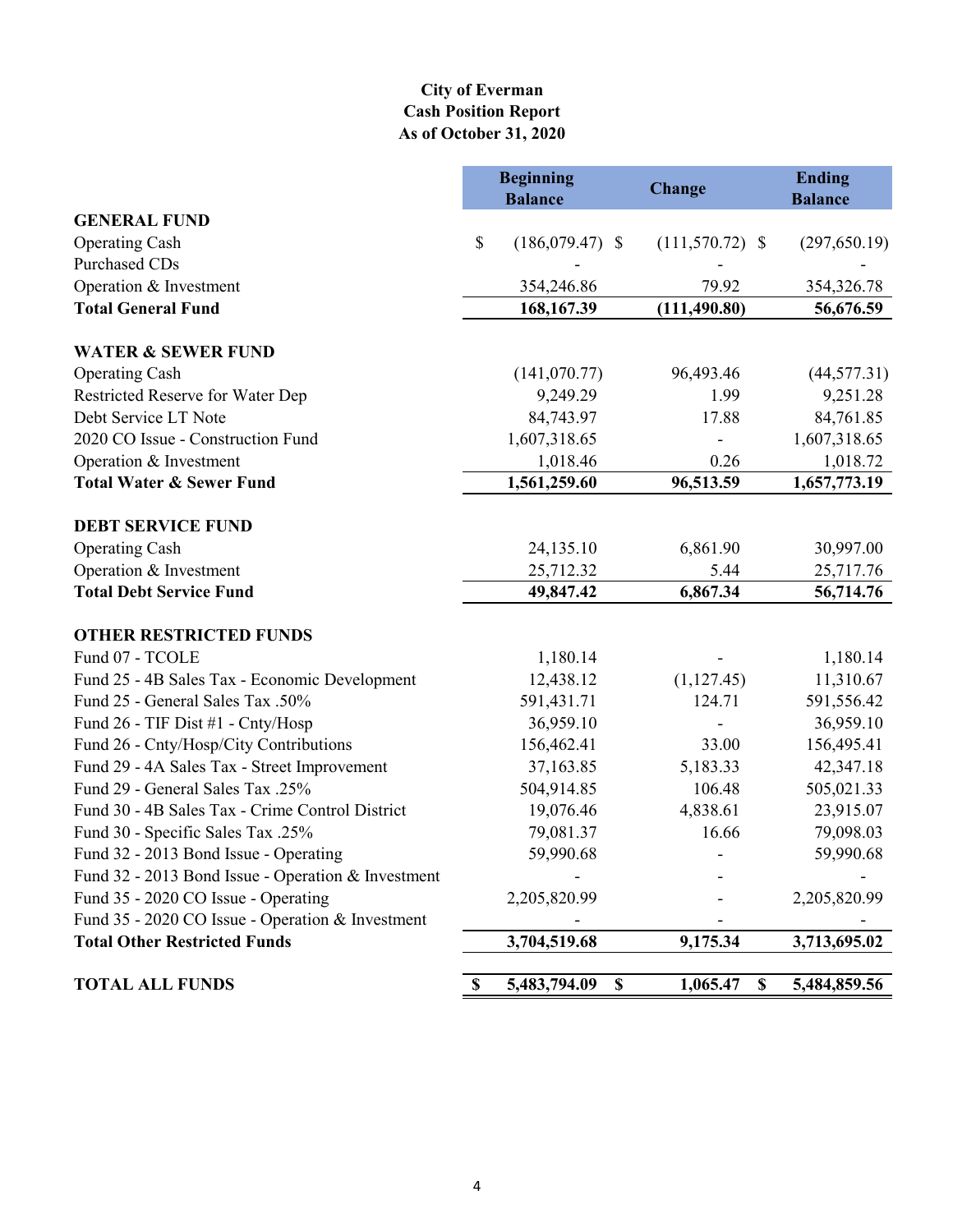# **City of Everman Revenue Summary Report As of October 31, 2020**

|                                         |    |               | <b>Month</b>              |               | <b>YTD</b>                |               | $\frac{0}{0}$ |
|-----------------------------------------|----|---------------|---------------------------|---------------|---------------------------|---------------|---------------|
|                                         |    | <b>Budget</b> |                           | <b>Actual</b> |                           | <b>Actual</b> | <b>Budget</b> |
| <b>GENERAL FUND</b>                     |    |               |                           |               |                           |               |               |
| Property Tax                            | \$ | 2,434,071     | $\boldsymbol{\mathsf{S}}$ | 58,831        | \$                        | 58,831        | 2.42%         |
| Franchise Tax                           |    | 320,000       |                           | 1,593         |                           | 1,593         | 0.50%         |
| Permits / Licenses / Fees               |    | 352,600       |                           | 31,953        |                           | 31,953        | 9.06%         |
| Sales Tax / Bingo Tax / Mixed Drink Tax |    | 379,000       |                           | 31,824        |                           | 31,824        | 8.40%         |
| Fines / Warrants / Recovery             |    | 160,410       |                           | 8,022         |                           | 8,022         | 5.00%         |
| <b>Inter-Govt Revenue</b>               |    | 414,000       |                           | 68,030        |                           | 68,030        | 16.43%        |
| <b>Administrative Transfers</b>         |    | 397,000       |                           | 33,085        |                           | 33,085        | 8.33%         |
| Other Revenue                           |    | 318,000       |                           | 13,125        |                           | 13,125        | 4.13%         |
| <b>Budgeted Equity Change</b>           |    | (111,903)     |                           |               |                           |               |               |
| <b>Total General Fund</b>               |    | 4,663,178     |                           | 246,463       |                           | 246,463       | 5.29%         |
| <b>WATER &amp; SEWER FUND</b>           |    |               |                           |               |                           |               |               |
| <b>Water Sales</b>                      |    | 1,000,000     |                           | 104,566       |                           | 104,566       | 10.46%        |
| <b>Sewer Fees</b>                       |    | 863,000       |                           | 73,295        |                           | 73,295        | 8.49%         |
| Penalty & Reconnect Fees                |    | 75,000        |                           | 7,006         |                           | 7,006         | 9.34%         |
| Other Revenue                           |    | 4,800         |                           | 382           |                           | 382           | 7.96%         |
| 2020 CO Issue                           |    |               |                           |               |                           |               |               |
| <b>Budgeted Equity Change</b>           |    | (85, 733)     |                           |               |                           |               |               |
| <b>Total Water &amp; Sewer Fund</b>     |    | 1,857,067     |                           | 185,249       |                           | 185,249       | 9.98%         |
| <b>DEBT SERVICE FUND</b>                |    |               |                           |               |                           |               |               |
| Property Tax                            |    | 320,030       |                           | 6,862         |                           | 6,862         | 2.14%         |
| <b>Investment</b> Income                |    | 300           |                           | 5             |                           | 5             | 1.67%         |
| <b>Total Debt Service Fund</b>          |    | 320,330       |                           | 6,867         |                           | 6,867         | 2.14%         |
| <b>OTHER FUNDS</b>                      |    |               |                           |               |                           |               |               |
| <b>TCOLE</b>                            |    | 1,500         |                           |               |                           |               |               |
| Economic Development                    |    | 272,077       |                           | 15,609        |                           | 15,609        | 5.74%         |
| TIF Dist #1 (County/Hospital)           |    | 100,900       |                           | 33            |                           | 33            | 0.03%         |
| 4A Sales Tax - Street Improvement       |    | 88,600        |                           | 7,849         |                           | 7,849         | 8.86%         |
| 4B Sales Tax - Crime Control District   |    | 75,500        |                           | 7,314         |                           | 7,314         | 9.69%         |
| 2013 Bond                               |    |               |                           |               |                           |               |               |
| 2020 CO Issue                           |    |               |                           |               |                           |               |               |
| <b>Total Other Funds</b>                |    | 538,577       |                           | 30,805        |                           | 30,805        | 5.72%         |
| <b>TOTAL ALL FUNDS</b>                  | \$ | 7,379,152     | $\boldsymbol{\mathsf{S}}$ | 469,384       | $\boldsymbol{\mathsf{S}}$ | 469,384       | $6.36\%$      |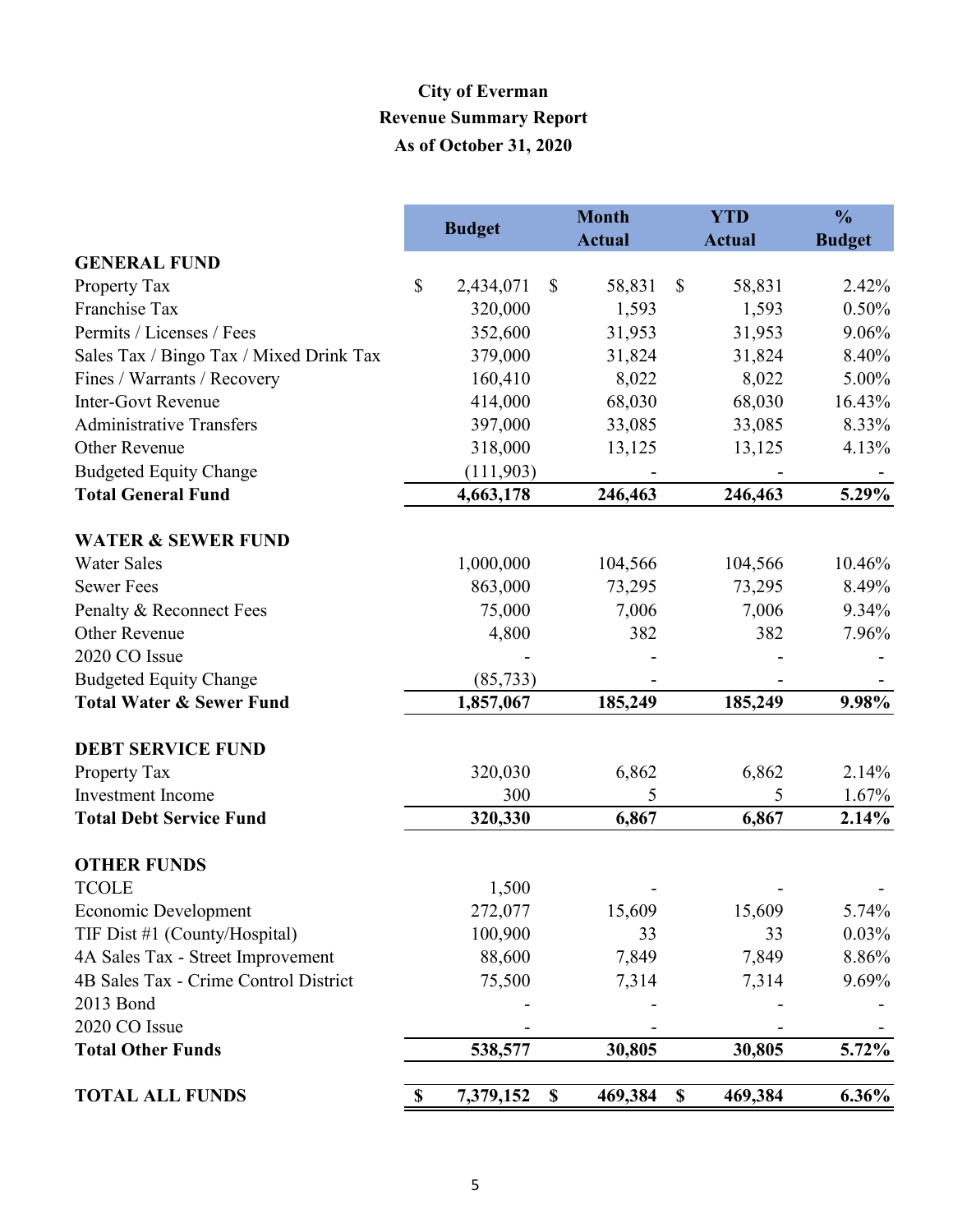# **Expenditure Summary Report As of October 31, 2020 City of Everman**

|                                       | <b>Budget</b>   |                           | <b>Month</b>  |                           | <b>YTD</b>                   | $\frac{0}{0}$ |
|---------------------------------------|-----------------|---------------------------|---------------|---------------------------|------------------------------|---------------|
| <b>GENERAL FUND</b>                   |                 |                           | <b>Actual</b> |                           | <b>Actual</b>                | <b>Budget</b> |
| Administrative                        | \$<br>269,778   | $\boldsymbol{\mathsf{S}}$ | 29,197        | $\mathbb{S}$              | 29,197                       | 10.82%        |
| City Secretary                        | 115,412         |                           | 5,898         |                           | 5,898                        | 5.11%         |
| Finance                               | 457,863         |                           | 12,707        |                           | 12,707                       | 2.78%         |
| City Council                          | 21,100          |                           |               |                           |                              |               |
| <b>Street</b>                         | 645,040         |                           | 38,238        |                           | 38,238                       | 5.93%         |
| Parks                                 | 149,272         |                           | 3,631         |                           | 3,631                        | 2.43%         |
| Police                                | 1,730,677       |                           | 130,147       |                           | 130,147                      | 7.52%         |
| Maintenance Garage                    | 154,649         |                           | 101           |                           | 101                          | 0.07%         |
| Fire                                  | 694,008         |                           | 61,497        |                           | 61,497                       | 8.86%         |
| Annex - Community Center              | 8,500           |                           |               |                           |                              |               |
| Municipal Court                       | 110,359         |                           | 4,493         |                           | 4,493                        | 4.07%         |
| Code Enforcement                      | 79,180          |                           | 3,886         |                           | 3,886                        | 4.91%         |
| Library                               | 129,871         |                           | 4,215         |                           | 4,215                        | 3.25%         |
| Animal Control                        | 97,469          |                           | 5,703         |                           | 5,703                        | 5.85%         |
| <b>Total General Fund</b>             | 4,663,178       |                           | 299,713       |                           | 299,713                      | 6.43%         |
| <b>WATER &amp; SEWER FUND</b>         |                 |                           |               |                           |                              |               |
| <b>Water Administration</b>           | 728,007         |                           | 18,649        |                           | 18,649                       | 2.56%         |
| Water/Sewer Administration            | 413,183         |                           | 30,794        |                           | 30,794                       | 7.45%         |
| <b>Sewer Collection</b>               | 697,600         |                           |               |                           |                              |               |
| Water/Sewer Debt                      | 18,277          |                           |               |                           |                              |               |
| <b>Total Water &amp; Sewer</b>        | 1,857,067       |                           | 49,443        |                           | 49,443                       | 10.01%        |
| <b>DEBT SERVICE FUND</b>              |                 |                           |               |                           |                              |               |
| Debt Service                          | 320,030         |                           |               |                           |                              |               |
| <b>Total Debt Service Fund</b>        | 320,030         |                           |               |                           | $\qquad \qquad \blacksquare$ |               |
| <b>OTHER FUNDS</b>                    |                 |                           |               |                           |                              |               |
| <b>TCOLE</b>                          | 1,500           |                           |               |                           |                              |               |
| Economic Development                  | 272,077         |                           | 12,126        |                           | 12,126                       | 4.46%         |
| TIF Dist #1 (County/Hospital)         |                 |                           |               |                           |                              |               |
| 4A Sales Tax - Street Improvement     | 222,160         |                           | 2,559         |                           | 2,559                        | 1.15%         |
| 4B Sales Tax - Crime Control District | 145,856         |                           | 2,459         |                           | 2,459                        | 1.69%         |
| 2013 Bond                             | 59,991          |                           |               |                           |                              |               |
| 2020 CO Issue                         |                 |                           |               |                           |                              |               |
| <b>Total Other Funds</b>              | 701,584         |                           | 17,144        |                           | 17,144                       | 7.29%         |
| <b>TOTAL ALL FUNDS</b>                | \$<br>7,541,859 | $\boldsymbol{\mathsf{S}}$ | 366,300       | $\boldsymbol{\mathsf{S}}$ | 366,300                      | 23.74%        |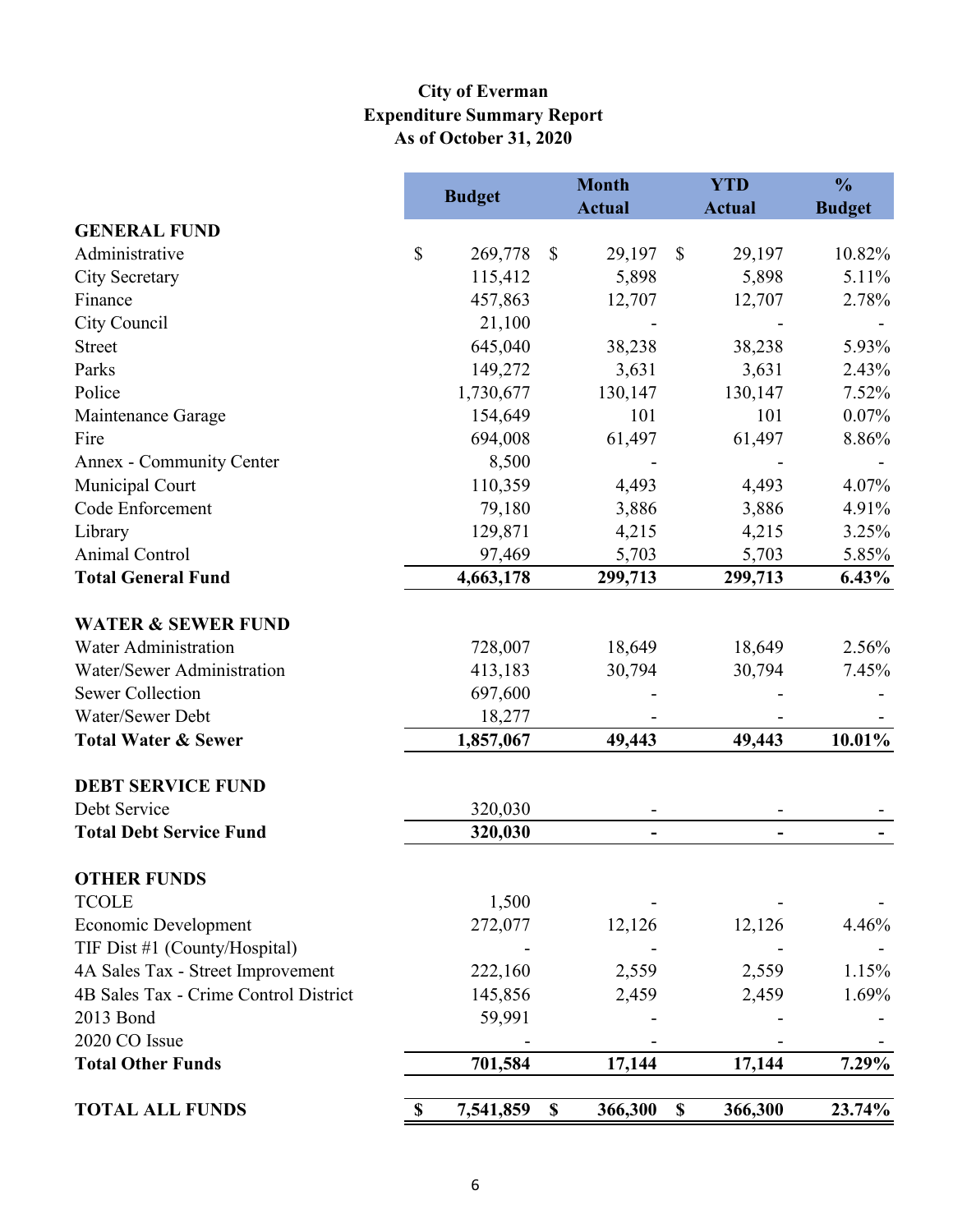<span id="page-15-0"></span>

# **Everman City Council Agenda Request**

| <b>Agenda Tracking Number</b>                                                          | 21024                                                                                                                                |
|----------------------------------------------------------------------------------------|--------------------------------------------------------------------------------------------------------------------------------------|
| TYPE:                                                                                  | <b>Consideration and Possible Action</b>                                                                                             |
| <b>SUBJECT:</b>                                                                        | Declaration of November 12th, 2020 as a paid city holiday - in<br>honor of the funeral services scheduled for Officer Alex<br>Arango |
| <b>What date would you like to have this</b> Tuesday, November 10, 2020<br>item added: |                                                                                                                                      |

# **RECOMMENDATION:**

It is recommended that City Council approve the declaration of November 12th, 2020 as a paid city holiday - in honor of the funeral services scheduled for Officer Alex Arango

## **DISCUSSION:**

Funeral Services for fallen Officer Alex Arango and his mother have been scheduled for Thursday, November 12th, 2020. I am respectfully requesting that City Council declare this date as a paid city holiday so that city facilities may close, permitting all city staff the ability to attend these services.

| <b>Submitted for City Manager's Office</b><br>by: | C. W. Spencer                |
|---------------------------------------------------|------------------------------|
| <b>Originating Department:</b>                    | <b>City Manager's Office</b> |
| <b>Originating Department Head:</b>               | C. W. Spencer                |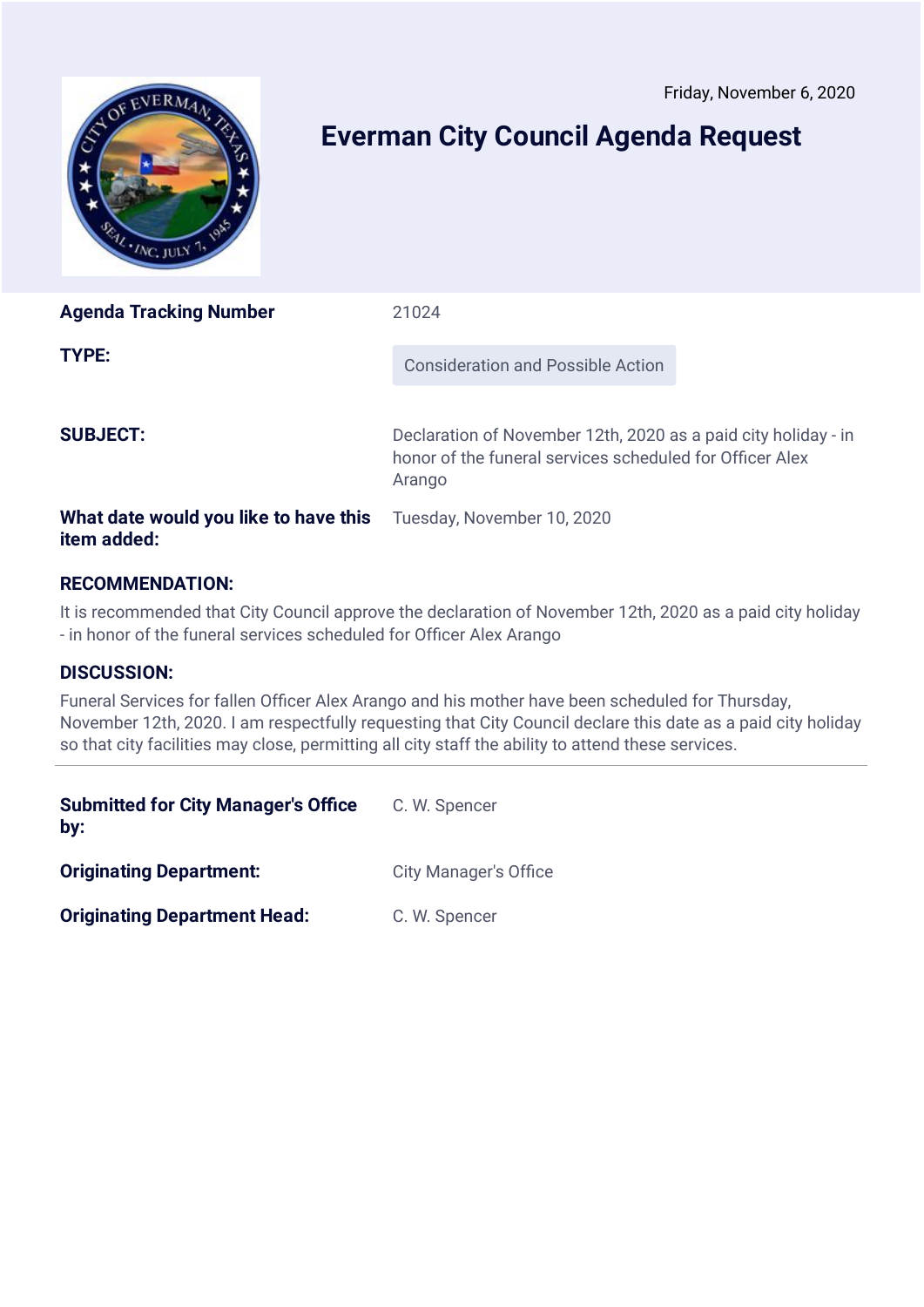<span id="page-16-0"></span>

# **Everman City Council Agenda Request**

| <b>Agenda Tracking Number</b>                                                       | 21023                                                                                                                         |  |  |  |  |  |
|-------------------------------------------------------------------------------------|-------------------------------------------------------------------------------------------------------------------------------|--|--|--|--|--|
| <b>TYPE:</b>                                                                        | <b>Consideration and Possible Action</b>                                                                                      |  |  |  |  |  |
| <b>SUBJECT:</b>                                                                     | Ordinance #763 - an ordinance establishing child safety zones<br>and adopting specific restrictions on sex offender residency |  |  |  |  |  |
| What date would you like to have this<br>item added:                                | Tuesday, November 10, 2020                                                                                                    |  |  |  |  |  |
| <b>RECOMMENDATION:</b><br>It is recommended that City Council adopt Ordinance #763. |                                                                                                                               |  |  |  |  |  |
| <b>ATTACHMENTS:</b>                                                                 | PROPOSED ORDINANCE Sexual Offender Re<br>pdf                                                                                  |  |  |  |  |  |
| <b>Submitted for City Manager's Office</b><br>by:                                   | Asst. Chief Al Brooks                                                                                                         |  |  |  |  |  |
| <b>Originating Department:</b>                                                      | <b>Police Department</b>                                                                                                      |  |  |  |  |  |
| <b>Originating Department Head:</b>                                                 | C. W. Spencer                                                                                                                 |  |  |  |  |  |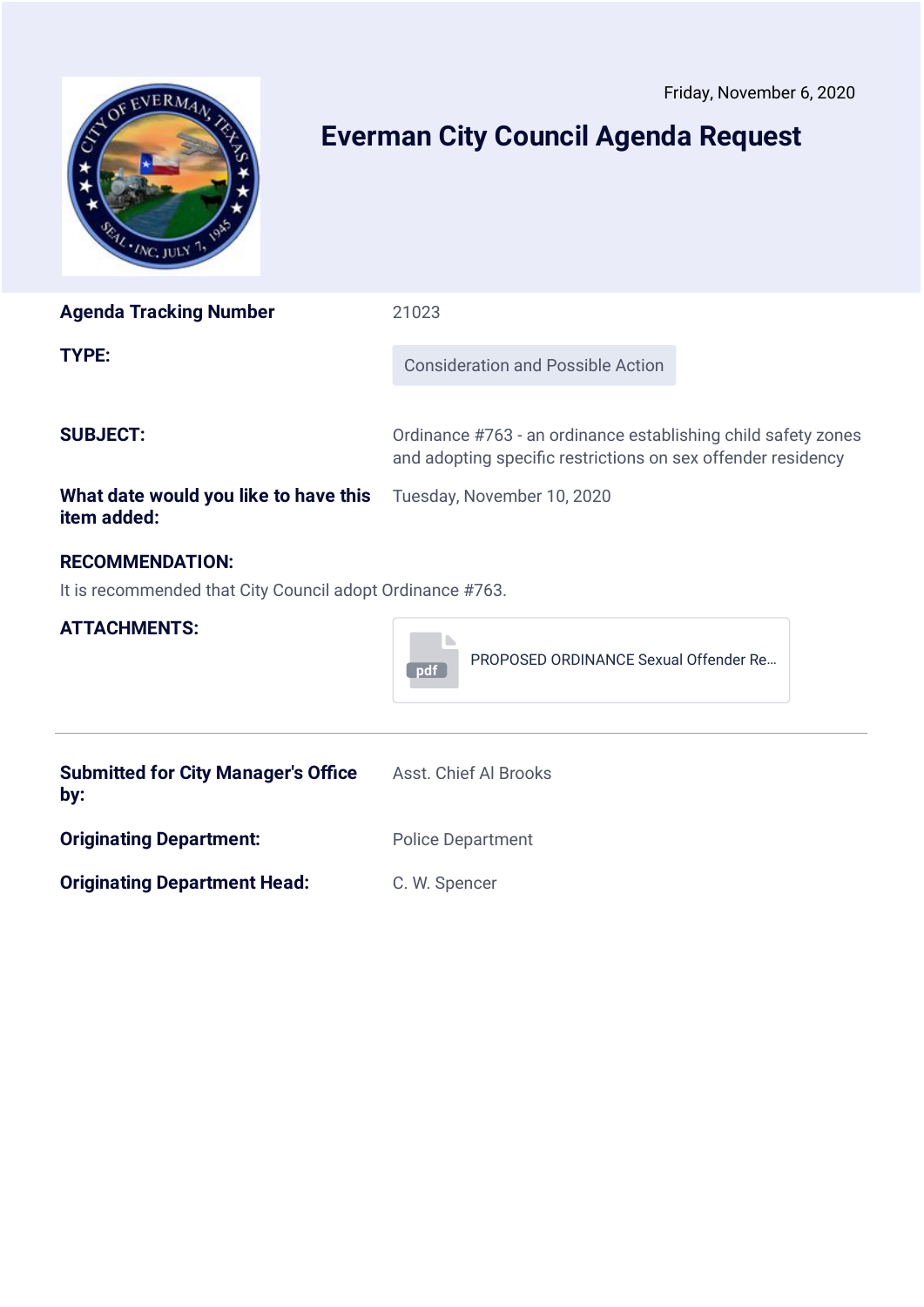<span id="page-17-0"></span>

# **Everman City Council Agenda Request**

| <b>Agenda Tracking Number</b>         | 21022                                                                                                                                          |
|---------------------------------------|------------------------------------------------------------------------------------------------------------------------------------------------|
| TYPE:                                 | Consideration and Possible Action                                                                                                              |
| <b>SUBJECT:</b>                       | Interlocal Agreement for Section 5310 Enhancement Program<br>between the Fort Worth Transportation Authority and the City<br>of Everman, Texas |
| What date would you like to have this | Tuesday, November 10, 2020                                                                                                                     |

# **RECOMMENDATION:**

It is recommended that City Council approve the Interlocal Agreement For Section 5310 Enhancement Program between the Fort Worth Transportation Authority and the City of Everman, Texas.

## **DISCUSSION:**

**item added:**

This ILA is necessary for the pursuit of grant funding that will assist with costs associated with providing transportation services necessary for seniors and persons with disability within the City of Everman.

## **ATTACHMENTS:**

![](_page_17_Picture_9.jpeg)

| <b>Submitted for City Manager's Office</b><br>by: | C. W. Spencer                |
|---------------------------------------------------|------------------------------|
| <b>Originating Department:</b>                    | <b>City Manager's Office</b> |
| <b>Originating Department Head:</b>               | C. W. Spencer                |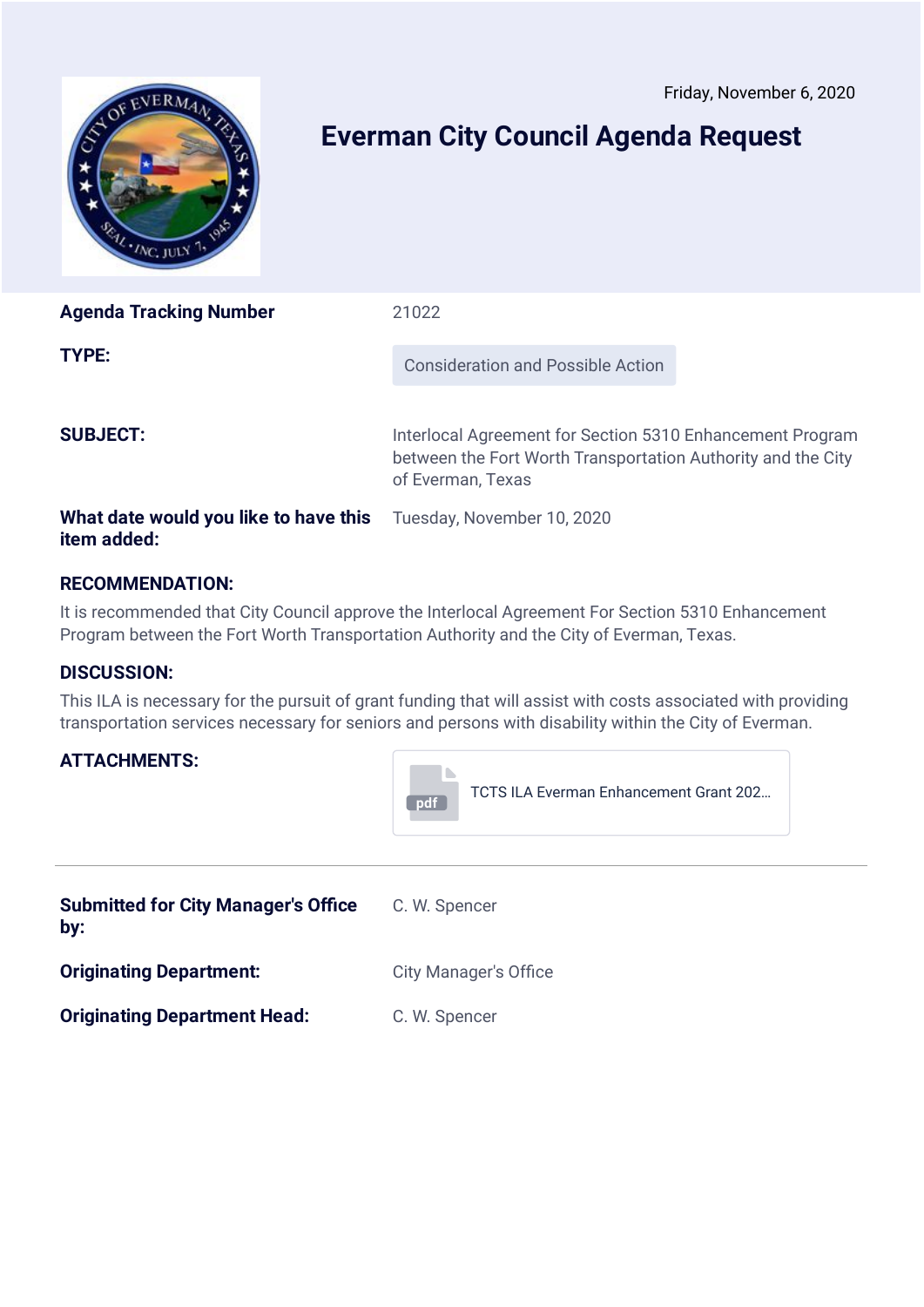<span id="page-18-0"></span>![](_page_18_Picture_1.jpeg)

# **Everman City Council Agenda Request**

| <b>Agenda Tracking Number</b>                        | 21021                                                                                                                                                               |
|------------------------------------------------------|---------------------------------------------------------------------------------------------------------------------------------------------------------------------|
| TYPE:                                                | <b>Consideration and Possible Action</b>                                                                                                                            |
| <b>SUBJECT:</b>                                      | Interlocal Agreement for Administrative Costs Funding For<br>Section 5310 Program Between The Fort Worth<br>Transportation Authority and the City of Everman, Texas |
| What date would you like to have this<br>item added: | Tuesday, November 10, 2020                                                                                                                                          |

# **RECOMMENDATION:**

It is recommended that the City Council approve the ILA between the Fort Worth Transportation Authority and the City of Everman.

## **DISCUSSION:**

This is an annual renewal item that is primarily grant funded. The City of Everman will be responsible for \$1,389.00 in contribution for the program from October 1st, 2020 to September 30th, 2021. This program is commonly referred to as the "T" and is administered by Trinity Metro. This is for demand responsive transportation services for seniors and persons with disabilities within the City of Everman.

# **ATTACHMENTS:**

![](_page_18_Picture_9.jpeg)

| <b>Submitted for City Manager's Office</b><br>by: | C. W. Spencer                |
|---------------------------------------------------|------------------------------|
| <b>Originating Department:</b>                    | <b>City Manager's Office</b> |
| <b>Originating Department Head:</b>               | C. W. Spencer                |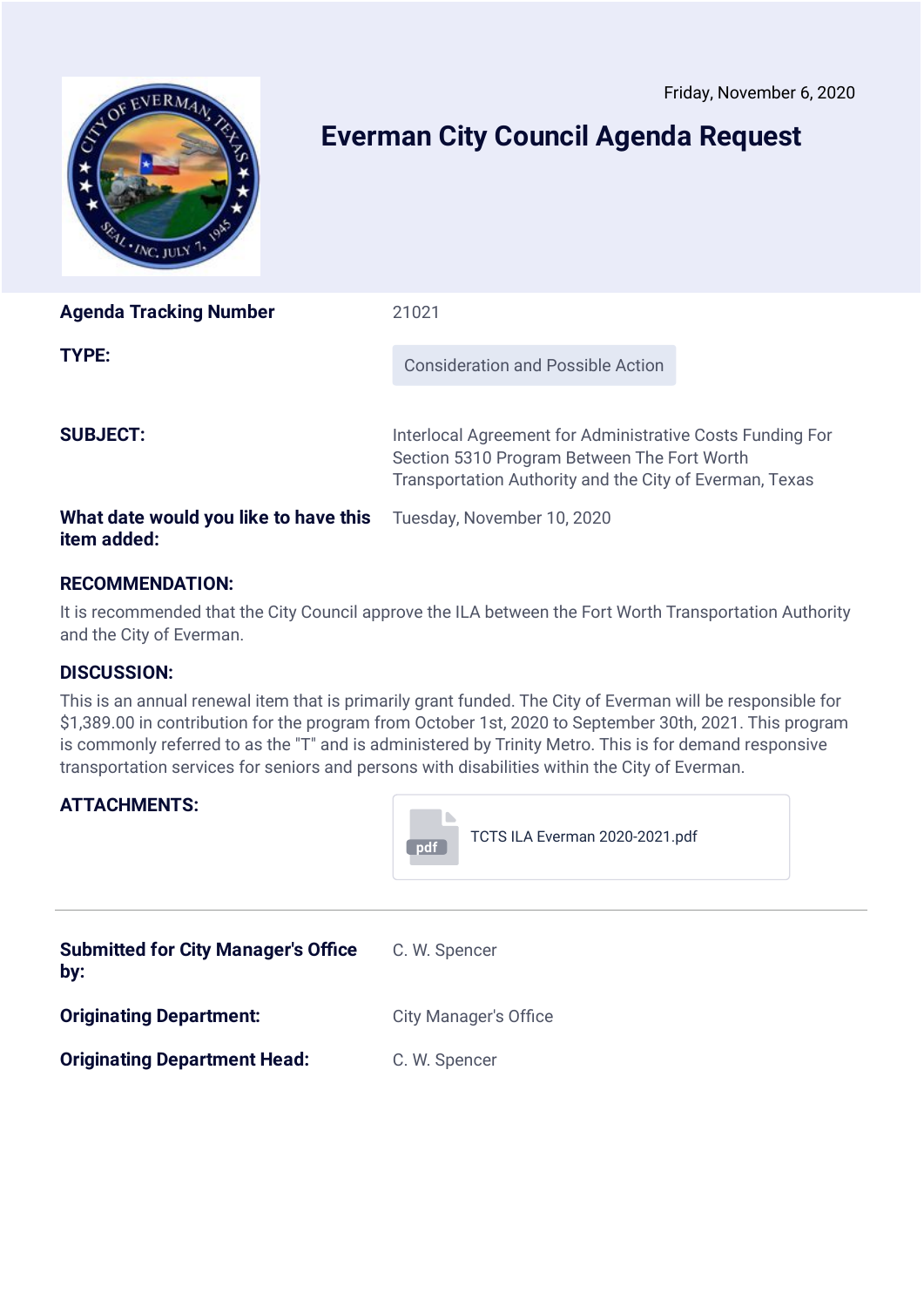<span id="page-19-0"></span>![](_page_19_Picture_1.jpeg)

# **Everman City Council Agenda Request**

| <b>Agenda Tracking Number</b>         | 21025                                                                                                                                                                                                                                             |
|---------------------------------------|---------------------------------------------------------------------------------------------------------------------------------------------------------------------------------------------------------------------------------------------------|
| <b>TYPE:</b>                          | <b>Consideration and Possible Action</b>                                                                                                                                                                                                          |
| <b>SUBJECT:</b>                       | Award the construction contract for the Chambers Creek<br>Water System Improvements project to the evaluated law bid<br>provider as recommended by the City's Engineer to Reytech<br>Services, LLC for the Total Base Bid amount of \$618,342.18. |
| What date would you like to have this | Tuesday, November 10, 2020                                                                                                                                                                                                                        |

# **RECOMMENDATION:**

It is recommended that City Council Award the construction contract for the Chambers Creek Water System Improvements project to the evaluated law bid provider as recommended by the City's Engineer to Reytech Services, LLC for the Total Base Bid amount of \$618,342.18.

**Contract** 

# **DISCUSSION:**

**item added:**

Please see the attached recommendation from City Engineer - Greg Saunders (TNP)

# **ATTACHMENTS:**

|                                                   | Recommendation.pdf<br>pdf |
|---------------------------------------------------|---------------------------|
| <b>Submitted for City Manager's Office</b><br>by: | <b>Greg Saunders</b>      |
| <b>Originating Department:</b>                    | <b>City Engineer</b>      |
| <b>Originating Department Head:</b>               | Lisa Minnis               |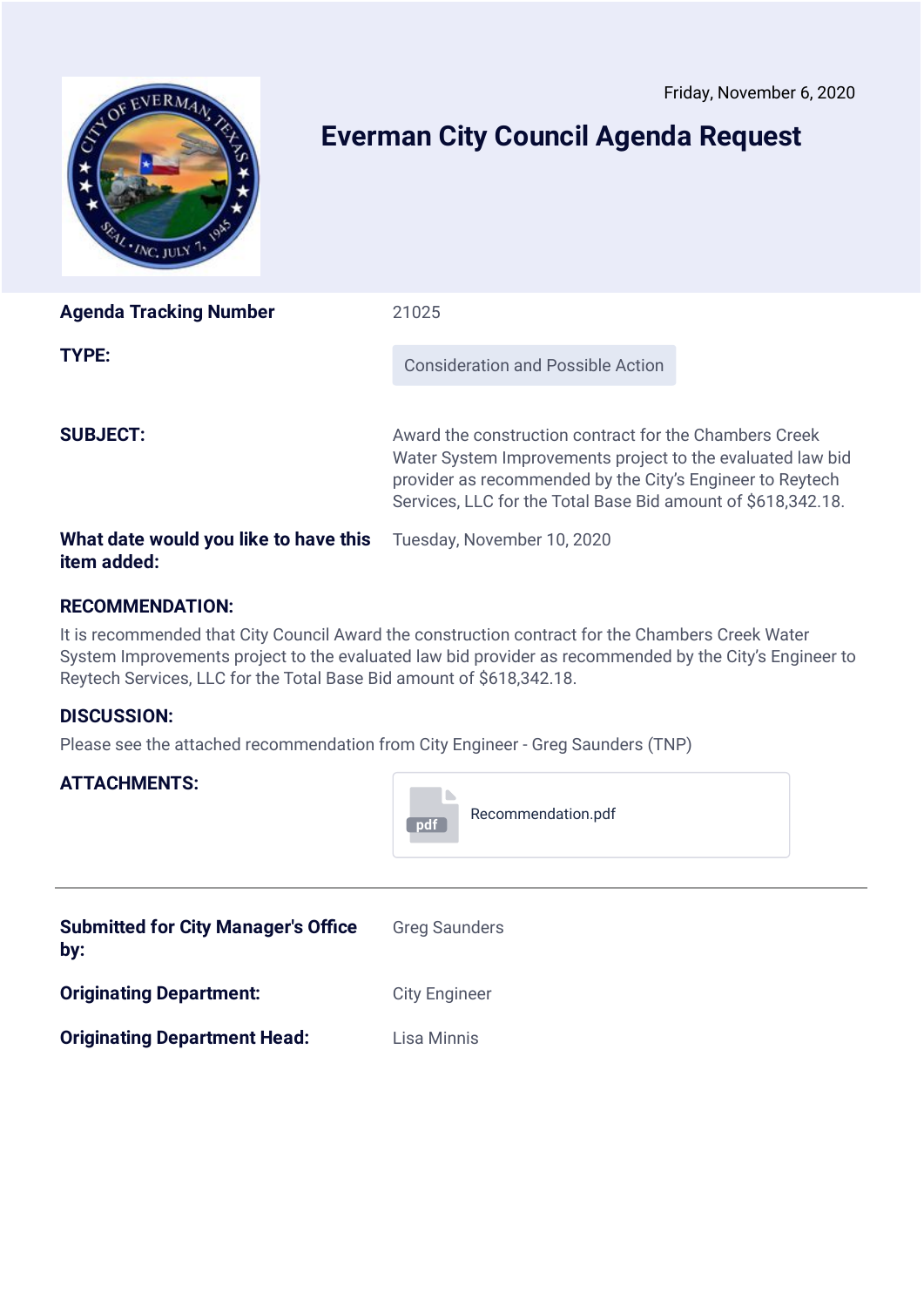### **Pre-Audit Budget Amendments November 10, 2020 Budget Amendment #7 CARES ACT FUNDS**

| <b>GENERAL FUND</b>               |                             | Debit     | Credit    |                                                   |
|-----------------------------------|-----------------------------|-----------|-----------|---------------------------------------------------|
| Administrative - Admin            | $01-6001-11-00$             | 146.00    |           | Salaries - Coronavirus Pay                        |
| Police                            | $01-6001-14-00$             | 2,990.24  |           | Salaries - Coronavirus Pay                        |
| <b>CARES ACT Stimulus Revenue</b> | $01 - 5820 - 00 - 00$       |           |           | 3,136.24 Salaries - Coronavirus Pay               |
|                                   |                             |           |           |                                                   |
| Administrative - Admin            | $01-6201-11-00$             | 170.28    |           | Misc. C19 - Compliance Expenses                   |
| Administrative - Admin            | $\overline{0}$ 1-6204-11-00 | 102.92    |           | Misc. C19 - Compliance Expenses                   |
| Fire                              | 01-6204-14-00               | 163.80    |           | Misc. C19 - Compliance Expenses                   |
| Administrative - Finance          | $\overline{01}$ -6327-11-02 | 170.00    |           | Misc. C19 - Compliance Expenses                   |
| Administrative - Finance          | $01-6402-11-02$             | 539.36    |           | Misc. C19 - Compliance Expenses                   |
| Fire                              | $01-6402-14-00$             | 1,671.72  |           | Misc. C19 - Compliance Expenses                   |
| <b>CARES ACT Stimulus Revenue</b> | 01-5820-00-00               |           |           | 2,818.08 Misc. C19 - Compliance Expenses          |
|                                   |                             |           |           |                                                   |
| Administrative - Admin            | $01-6510-11-00$             | 784.00    |           | Phone System C19 - Compliance Expenses            |
| <b>CARES ACT Stimulus Revenue</b> | $\overline{01}$ -5820-00-00 |           |           | 784.00 Phone System C19 - Compliance Expenses     |
|                                   |                             |           |           |                                                   |
| Administrative - Finance          | $01-6204-11-02$             | 4.74      |           | Misc. C19 - Public Health Expenses                |
| Police                            | $01-6204-14-00$             | 38.10     |           | Misc. C19 - Public Health Expenses                |
| Fire                              | 01-6204-18-00               | 1,345.66  |           | Misc. C19 - Public Health Expenses                |
| Municipal Court                   | 01-6204-24-00               | 614.85    |           | Misc. C19 - Public Health Expenses                |
| Court                             | 01-6503-24-00               | 227.33    |           | Misc. C19 - Public Health Expenses                |
| <b>CARES ACT Stimulus Revenue</b> | 01-5820-00-00               |           |           | 2,230.68 Misc. C19 - Public Health Expenses       |
|                                   |                             |           |           |                                                   |
| Fire                              | 01-6510-18-00               | 48,942.00 |           | C19 Medical - Paramedicine Vehicle                |
| <b>CARES ACT Stimulus Revenue</b> | $01 - 5820 - 00 - 00$       |           |           | 48,942.00 C19 Medical - Paramedicine Vehicle      |
|                                   |                             |           |           |                                                   |
| Administrative - Admin            | $01-6402-11-00$             | 3,000.90  |           | IT Services C19 - Public Health Expenses          |
| <b>CARES ACT Stimulus Revenue</b> | $01 - 5820 - 00 - 00$       |           |           | 3,000.90 IT Services C19 - Public Health Expenses |
|                                   |                             |           |           |                                                   |
| Administrative - Admin            | $01-6510-11-00$             | 8,100.00  |           | Drive Thru C19 - Public Health Expenses           |
| <b>CARES ACT Stimulus Revenue</b> | 01-5820-00-00               |           |           | 8,100.00 Cap Exp C19 - Public Health Expenses     |
|                                   |                             |           |           |                                                   |
| <b>Total General Fund</b>         |                             | 69,011.90 | 69,011.90 |                                                   |